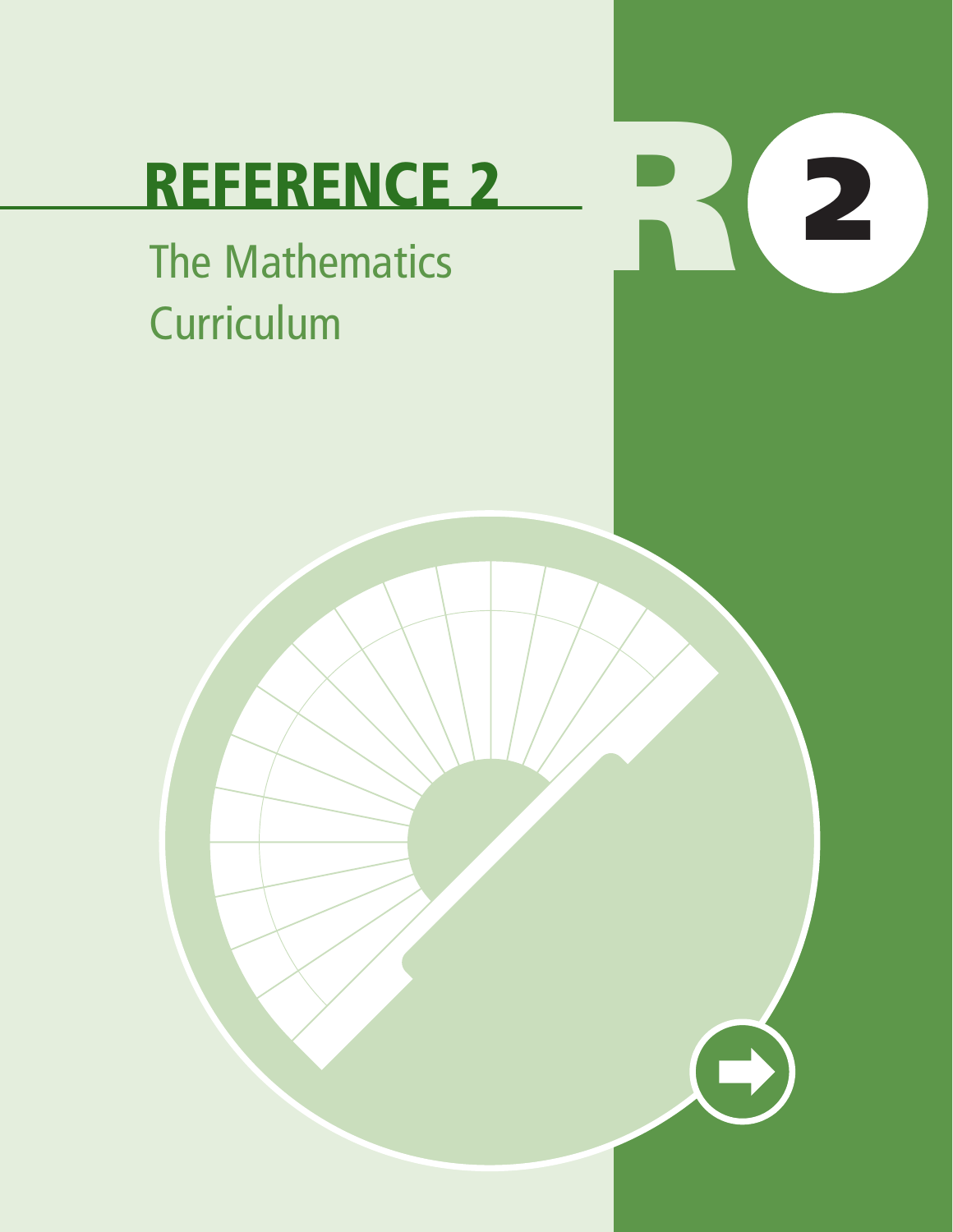

|                           | Achievement Standards                                                                                                                                                                                                                                                                                                                                                                            |
|---------------------------|--------------------------------------------------------------------------------------------------------------------------------------------------------------------------------------------------------------------------------------------------------------------------------------------------------------------------------------------------------------------------------------------------|
| Australia                 | Achievement standards are stated as learning outcomes.                                                                                                                                                                                                                                                                                                                                           |
| <b>Belgium (Flemish)</b>  | Achievement standards are stated in terms of final learning objectives for A Stream and developmental objectives for B Stream.<br>Students not meeting the standards may need to repeat the grade, receive reduced hours of instruction, or be moved to an easier class.                                                                                                                         |
| <b>Bulgaria</b>           | Achievement standards are stated as broad descriptions of what students should know. Students not meeting the standards take an<br>extra exam to be promoted; some students may need to repeat the grade.                                                                                                                                                                                        |
| Canada                    | Achievement standards are stated as specific learning outcomes. Students are expected to learn each concept, topic, or application.                                                                                                                                                                                                                                                              |
| Chile                     | There are no performance standards but there are objectives describing what students should learn. The revised curriculum will<br>include performance standards stated as expected learning outcomes.                                                                                                                                                                                            |
| <b>Chinese Taipei</b>     | The curriculum does not incorporate achievement standards.                                                                                                                                                                                                                                                                                                                                       |
| Cyprus                    | The curriculum does not incorporate achievement standards.                                                                                                                                                                                                                                                                                                                                       |
| Czech Republic            | The curriculum provides a description of the skills and knowledge students must have. Teachers decide if the student has met the<br>curriculum standards and considers this in promotion. If a student fails a single subject, the student must repeat the grade.                                                                                                                                |
| England                   | Achievement standards are established as a system of levels, each level with its own description of performance. On average, at age 7<br>students are expected to be at level 2; at age 11 level 4; and at age 13 level 5/6. One level is regarded as two years progress. The government<br>has set a target of 75% of 11 year olds reaching level 4 (or above) in mathematics by the year 2002. |
| Finland                   | The curriculum does not incorporate achievement standards.                                                                                                                                                                                                                                                                                                                                       |
| Hong Kong, SAR            | The achievement standards are stated as learner-centered objectives. A core of content is identified in the mathematics curriculum;<br>exams and assessments have a portion of items from this core.                                                                                                                                                                                             |
| Hungary                   | Standards are stated as learning objectives.                                                                                                                                                                                                                                                                                                                                                     |
| Indonesia                 | There are instructional objectives in the curriculum but no performance standards.                                                                                                                                                                                                                                                                                                               |
| Iran, Islamic Rep.        | The curriculum does not incorporate achievement standards.                                                                                                                                                                                                                                                                                                                                       |
| <b>Israel</b>             | The curriculum does not incorporate achievement standards.                                                                                                                                                                                                                                                                                                                                       |
| <b>Italy</b>              | The curriculum does not incorporate achievement standards.                                                                                                                                                                                                                                                                                                                                       |
| Japan                     | Achievement standards are stated in the national curriculum as learning objectives, such as "To help students" or "To enable<br>students to".                                                                                                                                                                                                                                                    |
| Jordan                    | Objectives are defined in the curriculum and the minimum percent of attainment for each objective is specified (e.g., performs<br>operations on real numbers - 80%).                                                                                                                                                                                                                             |
| Korea, Rep. of            | Achievement standards will be included in the revised curriculum (to be implemented at the 8th grade in 2001).                                                                                                                                                                                                                                                                                   |
| Latvia (LSS)              | The curriculum incorporates achievement standards.                                                                                                                                                                                                                                                                                                                                               |
| Lithuania                 | Achievement standards are not a part of curricula, but are prepared as a separate document. The draft of the National Educational<br>Standards was released in 1997. As of 1999, the document had not been officially approved.                                                                                                                                                                  |
| Macedonia, Rep. Of        | Achievement standards are stated as learning objectives.                                                                                                                                                                                                                                                                                                                                         |
| Malaysia                  | Achievement standards are stated as mathematic skills in the curriculum content specifications document.                                                                                                                                                                                                                                                                                         |
| Moldova                   | The curriculum incorporates achievement standards.                                                                                                                                                                                                                                                                                                                                               |
| Morocco                   | The curriculum does not incorporate achievement standards.                                                                                                                                                                                                                                                                                                                                       |
| <b>Netherlands</b>        | Achievement standards are stated as learning objectives, such as "Students develop a competence" or "Students learn to research".                                                                                                                                                                                                                                                                |
| New Zealand               | Achievement standards are stated as learning outcomes expressed at eight levels of learning independent of age and grade.                                                                                                                                                                                                                                                                        |
| <b>Philippines</b>        | Achievement standards are stated as learning competencies.                                                                                                                                                                                                                                                                                                                                       |
| Romania                   | The achievement standards are stated as learning objectives, such as "The student should be able to arrive at a conclusion based on<br>experimental work".                                                                                                                                                                                                                                       |
| <b>Russian Federation</b> | The requirements for content of instruction and for students' knowledge and performance (learning outcomes: "student should")<br>are included in the curriculum. They are recommended for schools by the Ministry of Education.                                                                                                                                                                  |
| Singapore                 | Achievement standards are stated in terms of learning objectives and assessment guidelines (i.e. table of specifications).                                                                                                                                                                                                                                                                       |
| Slovak Republic           | Learning objectives are included in the curriculum. Performance standards are in development.                                                                                                                                                                                                                                                                                                    |
| Slovenia                  | The curriculum states standards for student performance by grade level and subject area. If a student's achievement in a subject is<br>under minimal standard, the student receives an unsatisfactory mark and must take a correcting exam in that subject. Students<br>receiving three or more unsatisfactory marks must repeat the grade.                                                      |
| South Africa              | The standards are not specific. A list of content to be covered is provided.                                                                                                                                                                                                                                                                                                                     |
| Thailand                  | The achievement standards describe what students should learn including performance levels and explicit criteria. Students must<br>pass 50% of the standards. (The standards are set by the department that conducts the assessments and are NOT prescribed in<br>the national curriculum.) Passing or failing the standards has no consequences for students.                                   |
| Tunisia                   | Achievement standards are stated as learning objectives.                                                                                                                                                                                                                                                                                                                                         |
| Turkey                    | Achievement standards are stated as objectives, such as "Ability to understand/know".                                                                                                                                                                                                                                                                                                            |
| <b>United States</b>      | By 1999, all states were required to have performance standards.                                                                                                                                                                                                                                                                                                                                 |

SOURCE: IEA Third International Mathematics and Science Study (TMSS), 1998-1999. SOURCE: IEA Third International Mathematics and Science Study (TIMSS), 1998-1999.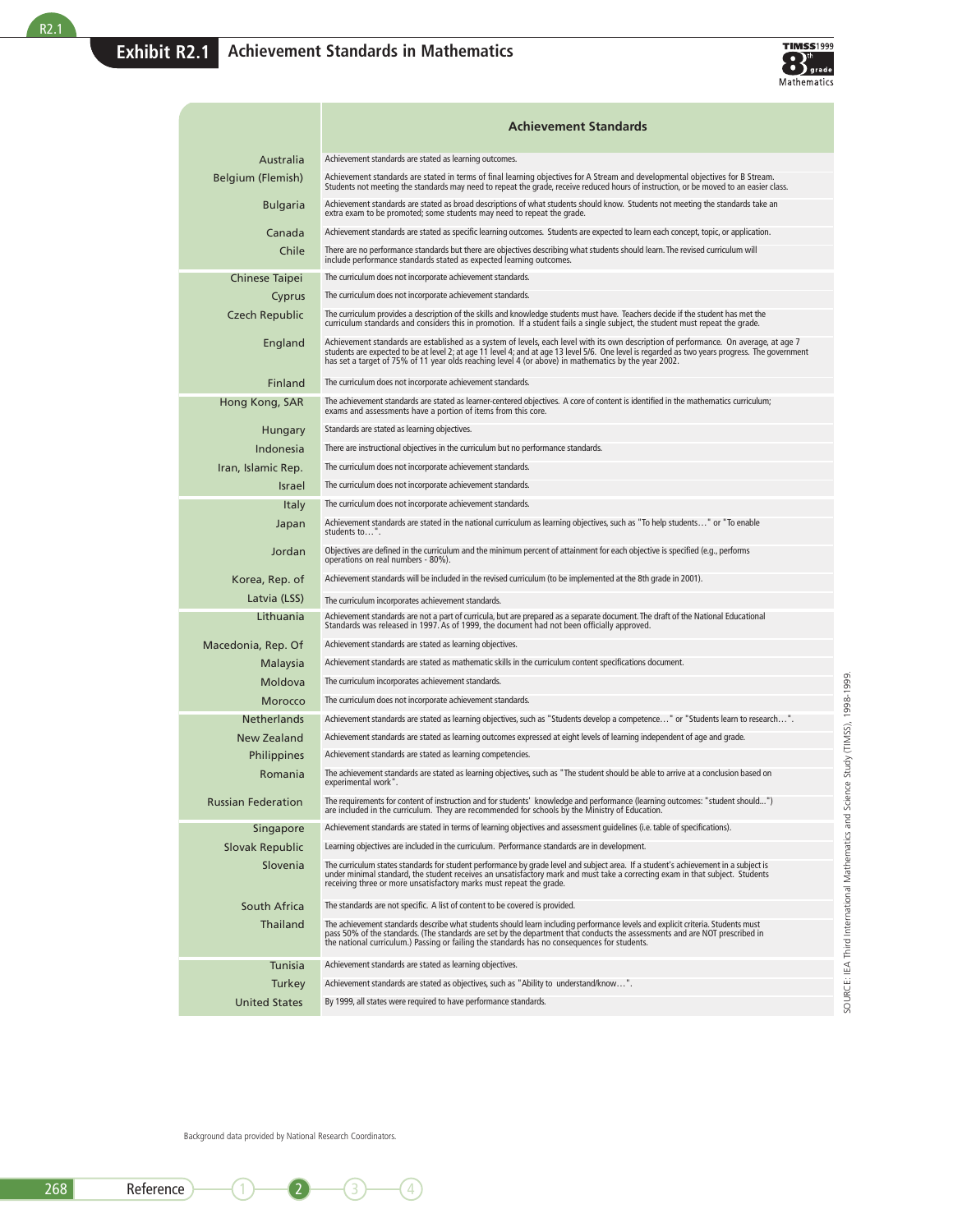

|                                   |             |                                                                                                          |              |                                                                              |             | <b>Students with Different Abilities or Interests in Mathematics</b> | <b>Approaches in Mathematics Instruction to Accommodate</b> |                                                            |   |                                                               |
|-----------------------------------|-------------|----------------------------------------------------------------------------------------------------------|--------------|------------------------------------------------------------------------------|-------------|----------------------------------------------------------------------|-------------------------------------------------------------|------------------------------------------------------------|---|---------------------------------------------------------------|
|                                   |             | <b>All Classes</b><br><b>Study Similar</b><br>Content but at<br><b>Different Levels</b><br>of Difficulty |              | <b>Students Are</b><br>Grouped by<br><b>Ability within</b><br><b>Classes</b> |             | <b>Enrichment</b><br><b>Mathematics</b><br><b>Is Offered</b>         |                                                             | <b>Remedial</b><br><b>Mathematics</b><br><b>Is Offered</b> |   | <b>Different Classes</b><br><b>Study Different</b><br>Content |
| Australia                         |             | 57 (4.0)                                                                                                 |              | 57(4.3)                                                                      |             | 76 (3.6)                                                             |                                                             | 76 (4.0)                                                   |   | 33 (3.9)                                                      |
| <b>Belgium (Flemish)</b>          |             | 66 (5.1)                                                                                                 |              | 11(3.2)                                                                      |             | 36 (5.0)                                                             |                                                             | 81(4.7)                                                    |   | 100(0.0)                                                      |
| <b>Bulgaria</b>                   |             | 64 (5.1)                                                                                                 |              | 62(5.1)                                                                      |             | 42 (5.1)                                                             |                                                             | 28 (4.4)                                                   |   | 10(2.5)                                                       |
| Canada                            | $\mathsf S$ | 77(3.4)                                                                                                  | S            | 43 (4.3)                                                                     | S           | 66 (3.8)                                                             | S                                                           | 87(2.5)                                                    | S | 17(3.0)                                                       |
| Chile                             |             | 70 (3.4)                                                                                                 |              | 25(2.9)                                                                      |             | 29 (2.8)                                                             |                                                             | 83 (3.0)                                                   |   | 15(3.0)                                                       |
| Chinese Taipei<br>Cyprus          |             | 50 (4.2)<br>57(0.3)                                                                                      |              | 25(3.7)<br>35(0.2)                                                           |             | 88 (2.7)<br>12(0.1)                                                  |                                                             | 81(3.5)<br>52 (0.2)                                        |   | 18(3.1)<br>5(0.1)                                             |
| <b>Czech Republic</b>             |             | 68 (4.3)                                                                                                 |              | 44 (5.0)                                                                     |             | 29(3.9)                                                              |                                                             | 62 (4.3)                                                   |   | 7(3.0)                                                        |
| England                           | $\mathsf r$ | 78 (3.6)                                                                                                 | $\mathsf r$  | 57(4.7)                                                                      | r           | 48 (5.0)                                                             | r                                                           | 61(4.8)                                                    | r | 0(0.0)                                                        |
| Finland                           |             | 94 (2.4)                                                                                                 |              | 5(1.3)                                                                       |             | 43 (3.9)                                                             |                                                             | 95 (1.8)                                                   |   | 7(2.5)                                                        |
| Hong Kong, SAR                    | r           | 62 (4.9)                                                                                                 |              | 17(3.5)                                                                      |             | 63 (4.4)                                                             |                                                             | 59 (4.8)                                                   | r | 3(1.7)                                                        |
| Hungary                           |             | 85(3.0)                                                                                                  |              | 52(4.3)                                                                      |             | 60(4.5)                                                              |                                                             | 73 (3.7)                                                   |   | 10(2.7)                                                       |
| Indonesia                         |             | 46 (4.8)                                                                                                 |              | 20(3.4)                                                                      |             | 97(1.1)                                                              |                                                             | 95 (1.7)                                                   |   | 12(2.8)                                                       |
| Iran, Islamic Rep.                |             | 0(0.0)                                                                                                   | S            | 39 (4.7)                                                                     | S           | 27(4.5)                                                              | $\sf S$                                                     | 80(4.2)                                                    |   | 0(0.0)                                                        |
| Israel                            | $\mathsf r$ | 71(4.7)                                                                                                  | $\mathsf{r}$ | 51(5.2)                                                                      | $\mathsf r$ | 69 (4.3)                                                             | $\mathsf r$                                                 | 66 (4.0)                                                   | r | 16(4.0)                                                       |
| Italy<br>Japan                    |             | 0(0.0)<br>31(3.9)                                                                                        |              | 0(0.0)<br>13(3.1)                                                            |             | 51(3.8)<br>32 (3.5)                                                  |                                                             | 81(3.0)<br>67(4.3)                                         |   | 0(0.0)<br>13(2.9)                                             |
| Jordan                            |             | 69 (4.3)                                                                                                 |              | 42 (4.6)                                                                     |             | 75 (3.8)                                                             |                                                             | 91(2.5)                                                    |   | 1(0.0)                                                        |
| Korea, Rep. of                    |             | 66 (3.9)                                                                                                 |              | 41(4.3)                                                                      |             | 27(3.5)                                                              |                                                             | 26(3.5)                                                    |   | 38 (4.5)                                                      |
| Latvia (LSS)                      |             | 69 (4.6)                                                                                                 |              | 40 (4.7)                                                                     |             | 24(4.1)                                                              |                                                             | 94 (2.0)                                                   |   | 2(1.2)                                                        |
| Lithuania <sup>+</sup>            |             | 0(0.0)                                                                                                   |              | 36(3.4)                                                                      |             | 72 (3.6)                                                             |                                                             | 67(4.0)                                                    |   | 0(0.0)                                                        |
| Macedonia, Rep. of                |             | 56 (4.2)                                                                                                 |              | 25(3.5)                                                                      |             | 92(2.3)                                                              |                                                             | 96(1.7)                                                    |   | 3(1.5)                                                        |
| Malaysia                          |             | 56 (4.5)                                                                                                 |              | 57 (3.9)                                                                     |             | 95 (1.8)                                                             |                                                             | 87(2.8)                                                    |   | 39 (4.4)                                                      |
| Moldova                           |             | 81(3.5)                                                                                                  |              | 71(3.5)                                                                      |             | 74 (3.7)                                                             |                                                             | 61(4.5)                                                    |   | 20(3.5)                                                       |
| Morocco                           |             | 67(4.0)                                                                                                  |              | 5(1.7)                                                                       |             | 6(1.8)                                                               |                                                             | 47 (4.7)                                                   |   | 5(1.7)                                                        |
| Netherlands                       | r           | 55 (6.8)                                                                                                 | $\mathsf{r}$ | 39 (6.9)                                                                     | r           | 90(3.8)                                                              | r                                                           | 64 (7.5)                                                   | r | 60(6.8)                                                       |
| <b>New Zealand</b><br>Philippines |             | 81(3.2)<br>86 (3.3)                                                                                      |              | 41(4.6)<br>42 (4.6)                                                          |             | 84 (2.8)<br>76 (3.9)                                                 |                                                             | 91(2.7)<br>75 (3.8)                                        | r | 5(2.1)<br>18(3.3)                                             |
| Romania                           |             | 85(3.2)                                                                                                  |              | 51 (4.9)                                                                     |             | 85(3.1)                                                              |                                                             | 90(2.2)                                                    |   | 5(1.7)                                                        |
| <b>Russian Federation</b>         |             | 32 (3.8)                                                                                                 |              | 47 (4.0)                                                                     |             | 90 (3.0)                                                             |                                                             | 53 (3.8)                                                   |   | 25(3.5)                                                       |
| Singapore                         |             | 0(0.0)                                                                                                   |              | 0(0.0)                                                                       |             | 80(3.5)                                                              |                                                             | 99 (0.8)                                                   |   | 82 (3.6)                                                      |
| Slovak Republic                   |             | 71(3.7)                                                                                                  |              | 41 $(4.2)$                                                                   |             | 38 (4.9)                                                             |                                                             | 83 (3.8)                                                   |   | 7(2.4)                                                        |
| Slovenia                          |             | 0(0.0)                                                                                                   |              | 36(4.0)                                                                      |             | 99 (0.5)                                                             |                                                             | 98 (1.1)                                                   |   | 0(0.0)                                                        |
| South Africa                      | $\mathsf S$ | 63 (4.6)                                                                                                 | S            | 33(5.2)                                                                      | S           | 45(6.1)                                                              | $\sf S$                                                     | 57 (4.6)                                                   | S | 13(3.5)                                                       |
| Thailand                          |             | 93 (2.4)                                                                                                 |              | 42 (4.0)                                                                     |             | 40 (3.7)                                                             |                                                             | 40 (3.9)                                                   |   | 3(1.2)                                                        |
| Tunisia<br>Turkey                 |             | 91(2.3)<br>70(3.7)                                                                                       |              | 8(2.6)<br>18(2.8)                                                            |             | 50(4.1)                                                              |                                                             | 85(3.2)<br>47 (4.8)                                        |   | 7(1.8)<br>14 (2.9)                                            |
| <b>United States</b>              | r           | 49 (4.7)                                                                                                 | r            | 49 (4.2)                                                                     | r           | 23(3.8)<br>79 (2.8)                                                  |                                                             | 64 (3.9)                                                   |   | 37 $(4.2)$                                                    |
|                                   |             |                                                                                                          |              |                                                                              |             |                                                                      |                                                             |                                                            |   |                                                               |
| <b>International Avg.</b>         |             | 58 (0.6)                                                                                                 |              | 35(0.6)                                                                      |             | 58 (0.6)                                                             |                                                             | 72 (0.6)                                                   |   | 17(0.5)                                                       |

**Percentage of Students Whose Schools Reported Various Organizational**

Background data provided by schools.

‡ Lithuania tested the same cohort of students as other countries, but later in 1999, at the beginning of the next school year.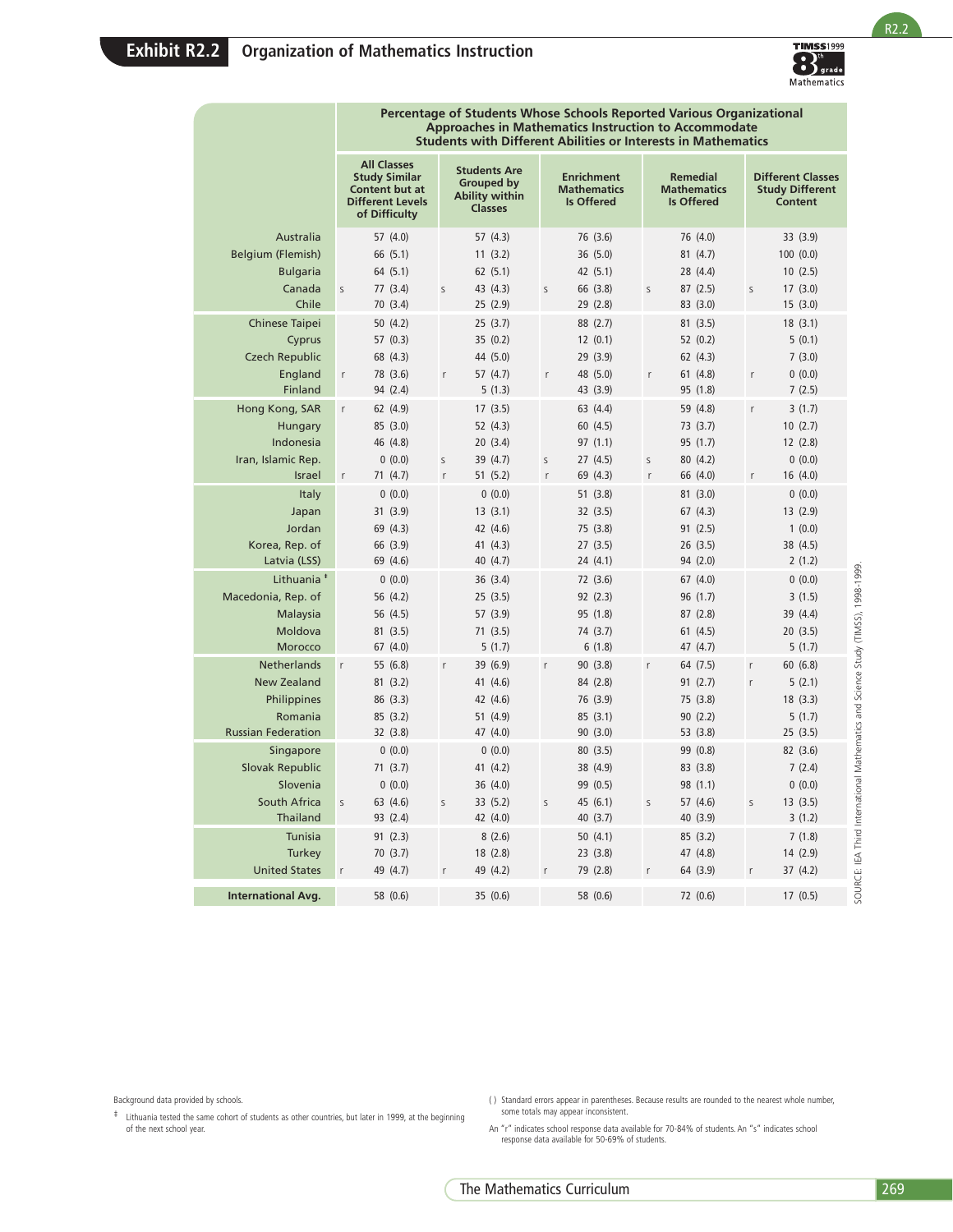#### **Exhibit R2.3 Detailed Information About Topics in the Intended Curriculum, Up to and Including Eighth Grade - Fractions and Number Sense**

|                                   | Whole numbers - including<br>place values, factorization<br>and operations (+, --, x, +) | representing common<br>Understanding and<br>fractions | Computations with<br>common fractions | representing decimal<br>Understanding and<br>fractions | Computations with<br>decimal fractions | Relationships between<br>common and decimal fractions,<br>ordering of fractions | Rounding whole numbers<br>and decimal fractions | Estimating the results<br>of computations | Number lines |                                                                                   |
|-----------------------------------|------------------------------------------------------------------------------------------|-------------------------------------------------------|---------------------------------------|--------------------------------------------------------|----------------------------------------|---------------------------------------------------------------------------------|-------------------------------------------------|-------------------------------------------|--------------|-----------------------------------------------------------------------------------|
| Australia                         |                                                                                          |                                                       |                                       |                                                        |                                        |                                                                                 |                                                 |                                           |              |                                                                                   |
| Belgium (Flemish)                 |                                                                                          |                                                       |                                       |                                                        |                                        |                                                                                 |                                                 |                                           |              |                                                                                   |
| <b>Bulgaria</b>                   |                                                                                          |                                                       |                                       |                                                        |                                        |                                                                                 |                                                 |                                           |              |                                                                                   |
| Canada                            |                                                                                          |                                                       |                                       |                                                        |                                        |                                                                                 |                                                 |                                           |              |                                                                                   |
| Chile                             |                                                                                          |                                                       |                                       |                                                        |                                        |                                                                                 |                                                 |                                           |              |                                                                                   |
| Chinese Taipei                    |                                                                                          |                                                       |                                       |                                                        |                                        |                                                                                 |                                                 |                                           |              |                                                                                   |
| Cyprus                            |                                                                                          |                                                       |                                       |                                                        |                                        |                                                                                 |                                                 |                                           |              |                                                                                   |
| <b>Czech Republic</b>             |                                                                                          |                                                       |                                       |                                                        |                                        |                                                                                 |                                                 |                                           |              |                                                                                   |
| England<br>Finland                |                                                                                          |                                                       |                                       |                                                        |                                        |                                                                                 |                                                 |                                           |              |                                                                                   |
| Hong Kong, SAR                    |                                                                                          |                                                       |                                       |                                                        |                                        |                                                                                 |                                                 |                                           |              |                                                                                   |
| Hungary                           |                                                                                          |                                                       |                                       |                                                        |                                        |                                                                                 |                                                 |                                           |              |                                                                                   |
| Indonesia                         |                                                                                          |                                                       |                                       |                                                        |                                        |                                                                                 |                                                 |                                           |              |                                                                                   |
| Iran, Islamic Rep.                |                                                                                          |                                                       |                                       |                                                        |                                        |                                                                                 |                                                 |                                           |              |                                                                                   |
| Israel                            |                                                                                          |                                                       |                                       |                                                        |                                        |                                                                                 |                                                 | $\bullet$                                 |              |                                                                                   |
| Italy                             |                                                                                          |                                                       |                                       |                                                        |                                        |                                                                                 |                                                 |                                           |              |                                                                                   |
| Japan                             |                                                                                          |                                                       |                                       |                                                        |                                        |                                                                                 |                                                 |                                           |              |                                                                                   |
| Jordan                            |                                                                                          |                                                       |                                       |                                                        |                                        |                                                                                 |                                                 |                                           |              |                                                                                   |
| Korea, Rep. of                    |                                                                                          |                                                       |                                       |                                                        |                                        |                                                                                 |                                                 |                                           |              |                                                                                   |
| Latvia (LSS)                      |                                                                                          |                                                       |                                       |                                                        |                                        |                                                                                 |                                                 |                                           |              |                                                                                   |
| Lithuania                         |                                                                                          |                                                       |                                       |                                                        |                                        |                                                                                 |                                                 |                                           |              |                                                                                   |
| Macedonia, Rep. of                |                                                                                          | $\bullet$                                             |                                       | $\cdot$                                                |                                        | $\bullet$                                                                       | $\cdot$                                         |                                           |              |                                                                                   |
| Malaysia                          |                                                                                          |                                                       |                                       |                                                        |                                        |                                                                                 |                                                 |                                           |              |                                                                                   |
| Moldova                           |                                                                                          |                                                       |                                       |                                                        |                                        |                                                                                 |                                                 |                                           |              |                                                                                   |
| Morocco                           |                                                                                          |                                                       |                                       |                                                        |                                        |                                                                                 |                                                 |                                           |              |                                                                                   |
| Netherlands<br><b>New Zealand</b> |                                                                                          |                                                       |                                       |                                                        |                                        |                                                                                 |                                                 |                                           |              |                                                                                   |
| Philippines                       |                                                                                          |                                                       |                                       |                                                        |                                        |                                                                                 |                                                 |                                           |              |                                                                                   |
| Romania                           |                                                                                          |                                                       |                                       |                                                        |                                        |                                                                                 |                                                 |                                           |              |                                                                                   |
| <b>Russian Federation</b>         |                                                                                          |                                                       |                                       |                                                        |                                        |                                                                                 |                                                 |                                           |              |                                                                                   |
| Singapore                         |                                                                                          |                                                       |                                       |                                                        |                                        |                                                                                 |                                                 |                                           |              |                                                                                   |
| Slovak Republic                   |                                                                                          |                                                       |                                       |                                                        |                                        |                                                                                 |                                                 |                                           |              | SOURCE: IEA Third International Mathematics and Science Study (TIMSS), 1998-1999. |
| Slovenia                          |                                                                                          |                                                       |                                       |                                                        |                                        |                                                                                 |                                                 |                                           |              |                                                                                   |
| South Africa                      |                                                                                          |                                                       |                                       |                                                        |                                        |                                                                                 |                                                 |                                           |              |                                                                                   |
| Thailand                          |                                                                                          |                                                       |                                       |                                                        |                                        |                                                                                 |                                                 |                                           |              |                                                                                   |
| Tunisia                           |                                                                                          |                                                       |                                       |                                                        |                                        |                                                                                 |                                                 |                                           |              |                                                                                   |
| Turkey                            |                                                                                          |                                                       |                                       |                                                        |                                        |                                                                                 |                                                 |                                           |              |                                                                                   |
| <b>United States</b>              |                                                                                          |                                                       |                                       |                                                        |                                        |                                                                                 |                                                 |                                           |              |                                                                                   |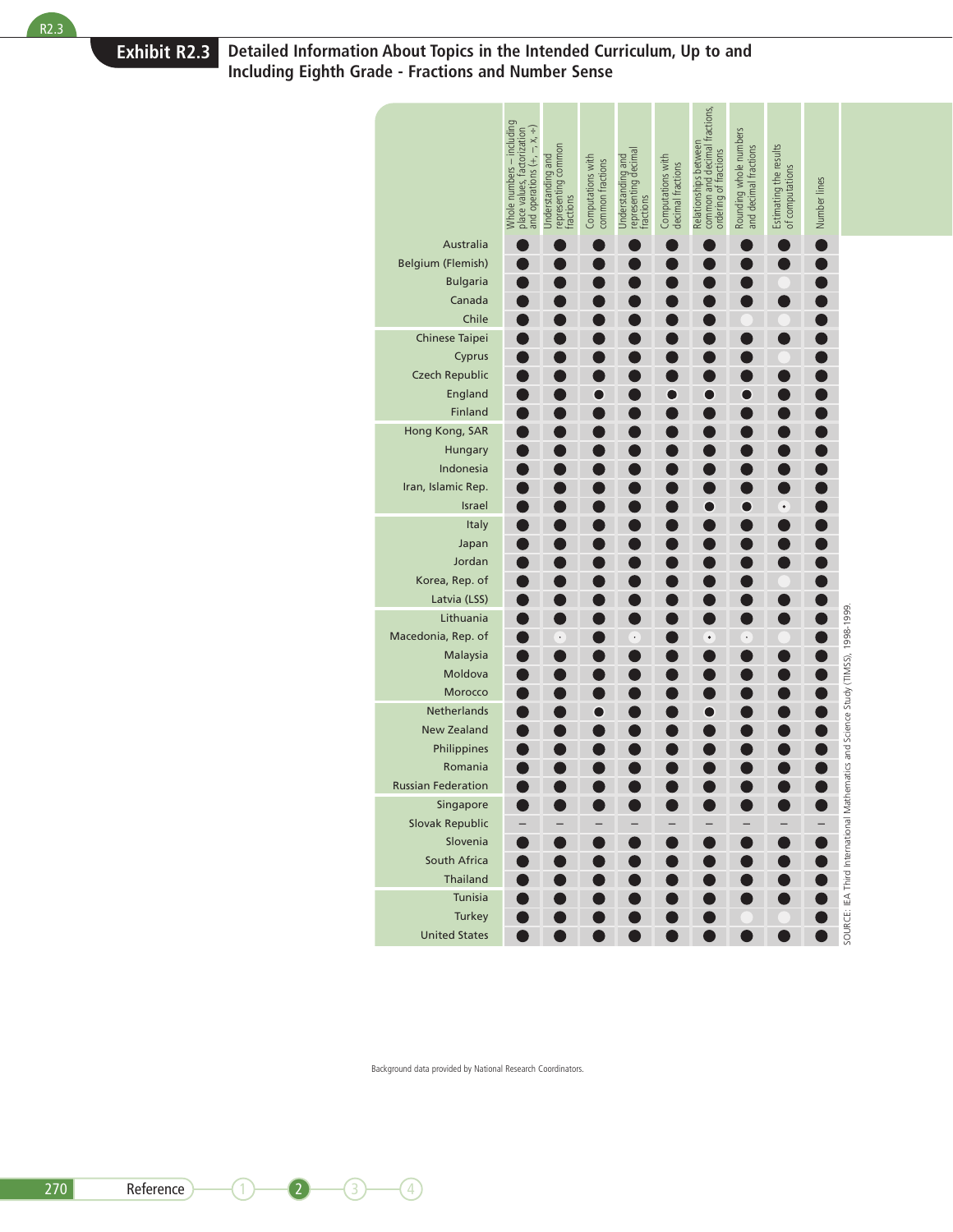**Exhibit R2.3: Detailed Information About Topics in the Intended Curriculum, Up to and Including Eighth Grade - Fractions and Number Sense (Continued)**



| Whole number powers<br>of integers | Computations with<br>percentages and problems<br>involving percentages | with negative numbers<br>Simple computations | Square roots (of perfect squares<br>less than 144), small integer<br>exponents | Prime factors, highest common<br>factor, lowest common<br>multiple, rules for divisibility | Sets, subsets, union,<br>intersection, venn diagrams | Rate problems | Concepts of ratio and<br>proportion; ratio and proportion<br>problems |                                                                                                                                                                                                                                                                                                                                                                                                                                                                                                                                                                 |                                                                                   |                             |                                                                                                                                                                                                                                                            |  |     |
|------------------------------------|------------------------------------------------------------------------|----------------------------------------------|--------------------------------------------------------------------------------|--------------------------------------------------------------------------------------------|------------------------------------------------------|---------------|-----------------------------------------------------------------------|-----------------------------------------------------------------------------------------------------------------------------------------------------------------------------------------------------------------------------------------------------------------------------------------------------------------------------------------------------------------------------------------------------------------------------------------------------------------------------------------------------------------------------------------------------------------|-----------------------------------------------------------------------------------|-----------------------------|------------------------------------------------------------------------------------------------------------------------------------------------------------------------------------------------------------------------------------------------------------|--|-----|
|                                    |                                                                        |                                              |                                                                                |                                                                                            | $\bullet$                                            |               | $\bullet$<br>$\bullet$                                                | Australia<br>Belgium (Flemish)<br>Bulgaria<br>Canada<br>Chile<br>Chinese Taipei<br>Cyprus<br>Czech Republic<br>England<br>Finland<br>Hong Kong, SAR<br>Hungary<br>Indonesia<br>Iran, Islamic Rep.<br>Israel<br>Italy<br>Japan<br>Jordan<br>Korea, Rep. of<br>Latvia (LSS)<br>Lithuania<br>Macedonia, Rep. of<br>Malaysia<br>Moldova<br>Morocco<br>Netherlands<br><b>New Zealand</b><br>Philippines<br>Romania<br><b>Russian Federation</b><br>Singapore<br>Slovak Republic<br>Slovenia<br>South Africa<br>Thailand<br>Tunisia<br>Turkey<br><b>United States</b> | SOURCE: IEA Third International Mathematics and Science Study (TIMSS), 1998-1999. | ●<br>$\bullet$<br>$\cdot$ ) | All or almost all<br>students (at least<br>90%)<br>About half of the<br>students<br>Only the more able<br>students (top track-<br>about 25%)<br>Only the most<br>advanced students<br>(10% or less)<br>Not included in<br>curriculum<br>Data not available |  |     |
|                                    |                                                                        |                                              |                                                                                |                                                                                            |                                                      |               |                                                                       | The Mathematics Curriculum                                                                                                                                                                                                                                                                                                                                                                                                                                                                                                                                      |                                                                                   |                             |                                                                                                                                                                                                                                                            |  | 271 |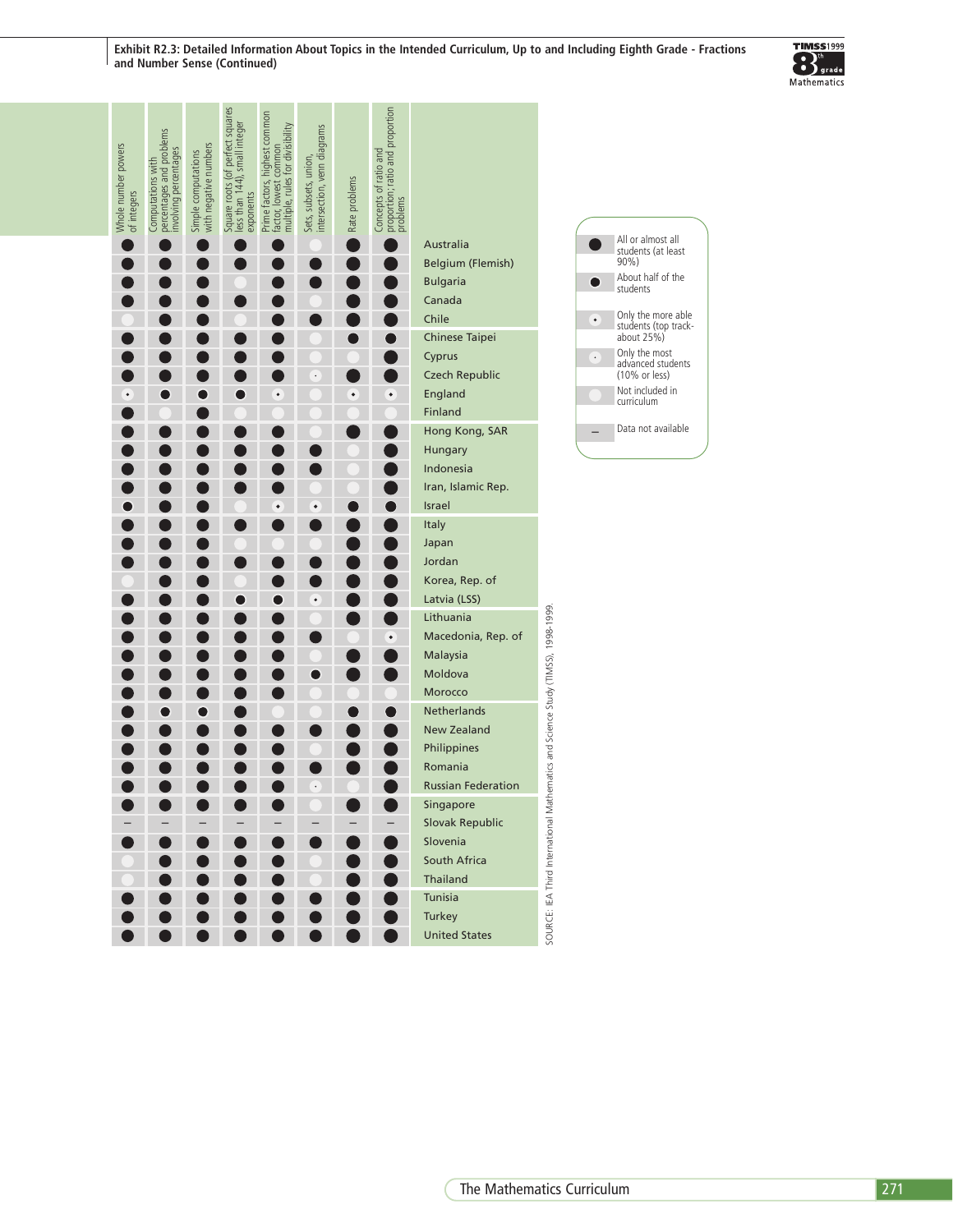#### **Exhibit R2.4 Detailed Information About Topics in the Intended Curriculum, Up to and Including Eighth Grade - Measurement**



All or almost all students (at least 90%)

About half of the students

Only the more able students (top track-about 25%)

Only the most advanced students (10% or less)

Not included in curriculum Data not available

–

D

 $\bullet$ 

 $\bullet$ 

|                             | Units of measurement;<br>standard metric units | Reading measurement<br>instruments | Estimates of measurement;<br>accuracy of measurement | Conversions of units between<br>measurement systems | Perimeter and area of simple<br>shapes – triangles, rectangles,<br>and circles | Perimeter and area<br>of combined shapes | Volume of rectangular solids<br>i.e., Volume = length x width<br>x height | Volume of other solids (e.g.,<br>pyramids, cylinders, cones,<br>spheres) | measurements $(+, -, x, +)$<br>Computing with | Scales applied to maps and<br>models |                                                |
|-----------------------------|------------------------------------------------|------------------------------------|------------------------------------------------------|-----------------------------------------------------|--------------------------------------------------------------------------------|------------------------------------------|---------------------------------------------------------------------------|--------------------------------------------------------------------------|-----------------------------------------------|--------------------------------------|------------------------------------------------|
| Australia                   |                                                |                                    |                                                      |                                                     |                                                                                |                                          |                                                                           |                                                                          |                                               |                                      |                                                |
| Belgium (Flemish)           |                                                |                                    |                                                      |                                                     |                                                                                |                                          |                                                                           | $\bullet$                                                                |                                               |                                      |                                                |
| <b>Bulgaria</b>             |                                                |                                    |                                                      |                                                     |                                                                                |                                          |                                                                           |                                                                          |                                               | 0                                    |                                                |
| Canada                      |                                                |                                    |                                                      |                                                     |                                                                                |                                          |                                                                           | 0                                                                        |                                               | ۰                                    |                                                |
| Chile                       |                                                |                                    |                                                      |                                                     |                                                                                |                                          |                                                                           |                                                                          |                                               |                                      |                                                |
| Chinese Taipei              |                                                | O                                  | 0                                                    | $\bullet$                                           |                                                                                |                                          |                                                                           |                                                                          |                                               | $\bullet$                            |                                                |
| Cyprus                      |                                                |                                    |                                                      |                                                     |                                                                                |                                          |                                                                           |                                                                          |                                               |                                      |                                                |
| <b>Czech Republic</b>       |                                                |                                    |                                                      |                                                     |                                                                                |                                          |                                                                           |                                                                          |                                               | ۰                                    |                                                |
| England                     |                                                |                                    | 0                                                    | Œ                                                   | $\bullet$                                                                      | 0                                        | $\bullet$                                                                 | $\bullet$                                                                |                                               | $\bullet$                            |                                                |
| Finland                     |                                                |                                    |                                                      |                                                     |                                                                                |                                          |                                                                           |                                                                          |                                               |                                      |                                                |
| Hong Kong, SAR              |                                                |                                    |                                                      |                                                     |                                                                                |                                          |                                                                           |                                                                          |                                               |                                      |                                                |
| Hungary                     |                                                |                                    |                                                      |                                                     |                                                                                |                                          |                                                                           |                                                                          |                                               |                                      |                                                |
| Indonesia                   |                                                |                                    |                                                      |                                                     |                                                                                |                                          |                                                                           |                                                                          |                                               |                                      |                                                |
| Iran, Islamic Rep.          |                                                |                                    |                                                      |                                                     |                                                                                |                                          |                                                                           |                                                                          |                                               |                                      |                                                |
| <b>Israel</b>               |                                                |                                    | $\ddot{\phantom{0}}$                                 | $\bullet$                                           |                                                                                | $\bullet$                                |                                                                           | $\bullet$                                                                |                                               |                                      |                                                |
| <b>Italy</b>                |                                                |                                    |                                                      |                                                     |                                                                                |                                          |                                                                           |                                                                          |                                               |                                      |                                                |
| Japan                       |                                                |                                    |                                                      |                                                     |                                                                                |                                          |                                                                           |                                                                          |                                               |                                      |                                                |
| Jordan                      |                                                |                                    |                                                      |                                                     |                                                                                |                                          |                                                                           |                                                                          |                                               |                                      |                                                |
| Korea, Rep. of              |                                                |                                    |                                                      |                                                     |                                                                                |                                          |                                                                           |                                                                          |                                               | ●                                    |                                                |
| Latvia (LSS)                |                                                |                                    |                                                      |                                                     |                                                                                | $\bullet$                                |                                                                           | 0                                                                        |                                               |                                      |                                                |
| Lithuania                   |                                                |                                    |                                                      |                                                     |                                                                                |                                          |                                                                           |                                                                          |                                               |                                      |                                                |
| Macedonia, Rep. of          |                                                |                                    |                                                      |                                                     |                                                                                |                                          |                                                                           |                                                                          |                                               |                                      |                                                |
| Malaysia                    |                                                |                                    |                                                      |                                                     |                                                                                |                                          |                                                                           |                                                                          |                                               |                                      |                                                |
| Moldova                     |                                                |                                    |                                                      |                                                     |                                                                                |                                          |                                                                           |                                                                          |                                               |                                      |                                                |
| Morocco                     |                                                |                                    |                                                      |                                                     |                                                                                |                                          |                                                                           |                                                                          |                                               |                                      |                                                |
| Netherlands                 |                                                |                                    | $\bullet$                                            |                                                     | $\bullet$                                                                      | $\bullet$                                |                                                                           | $\bullet$                                                                | $\bullet$                                     |                                      | nematics and Science Study (TIMSS), 1998-1999. |
| <b>New Zealand</b>          |                                                |                                    |                                                      |                                                     |                                                                                | 0                                        |                                                                           | 0                                                                        |                                               |                                      |                                                |
| Philippines                 |                                                |                                    |                                                      |                                                     |                                                                                |                                          |                                                                           |                                                                          |                                               |                                      |                                                |
| Romania                     |                                                |                                    |                                                      |                                                     |                                                                                |                                          |                                                                           |                                                                          |                                               |                                      |                                                |
| <b>Russian Federation</b>   |                                                |                                    |                                                      |                                                     | $\bullet$                                                                      |                                          |                                                                           |                                                                          |                                               |                                      |                                                |
| Singapore                   |                                                |                                    |                                                      |                                                     |                                                                                |                                          |                                                                           |                                                                          |                                               |                                      |                                                |
| Slovak Republic<br>Slovenia |                                                |                                    |                                                      |                                                     |                                                                                |                                          |                                                                           |                                                                          |                                               |                                      |                                                |
| South Africa                | D                                              |                                    |                                                      |                                                     |                                                                                |                                          |                                                                           |                                                                          |                                               |                                      |                                                |
| Thailand                    |                                                |                                    |                                                      |                                                     |                                                                                |                                          |                                                                           |                                                                          |                                               |                                      |                                                |
| Tunisia                     | $\bullet$                                      |                                    |                                                      |                                                     | ۰                                                                              |                                          |                                                                           |                                                                          |                                               |                                      | SOURCE: IEA Third International Mat            |
| Turkey                      |                                                |                                    |                                                      |                                                     |                                                                                |                                          |                                                                           |                                                                          |                                               |                                      |                                                |
| <b>United States</b>        |                                                |                                    |                                                      |                                                     | n                                                                              |                                          |                                                                           |                                                                          |                                               |                                      |                                                |
|                             |                                                |                                    |                                                      |                                                     |                                                                                |                                          |                                                                           |                                                                          |                                               |                                      |                                                |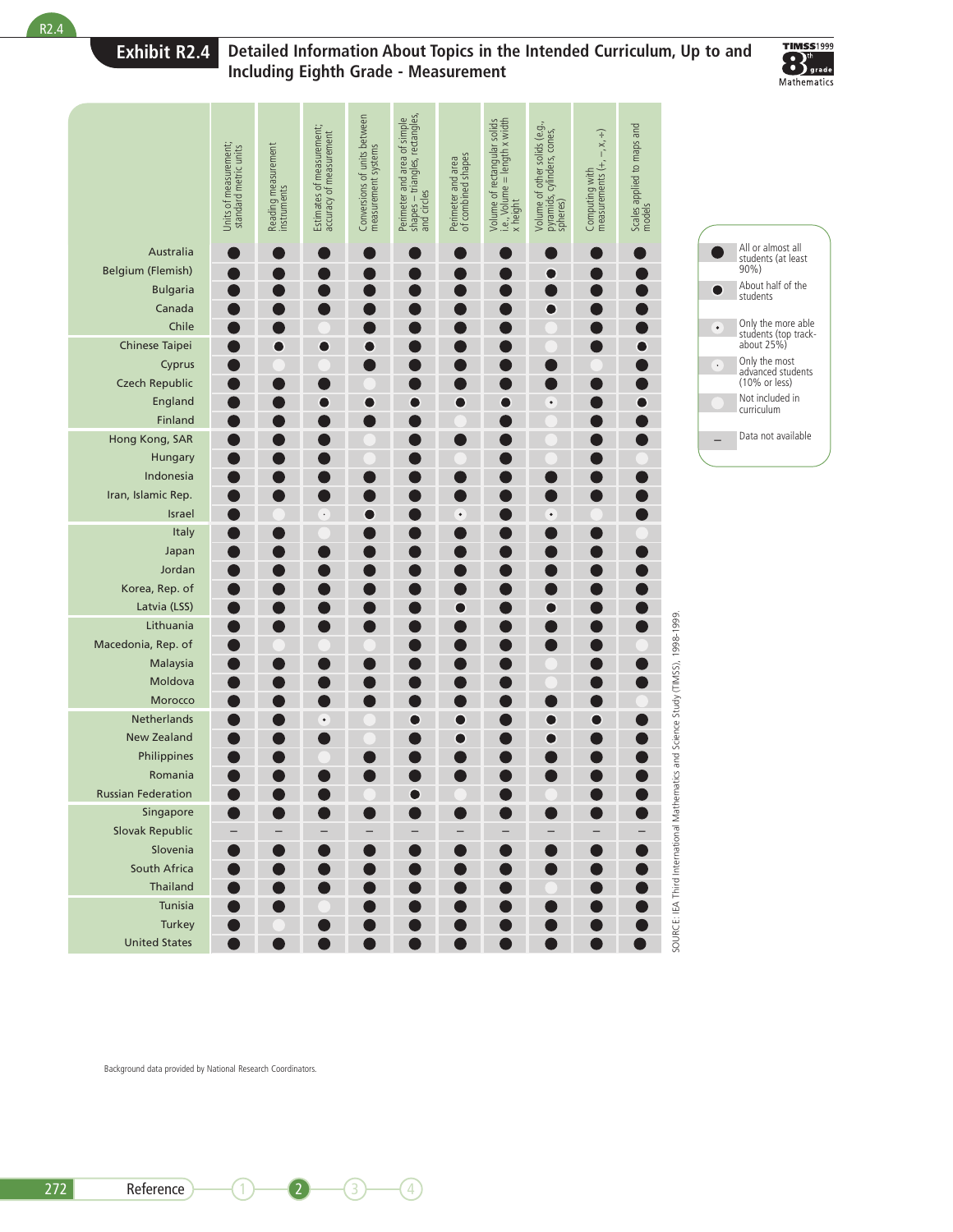### **Exhibit R2.5 Detailed Information About Topics in the Intended Curriculum, Up to and Including Eighth Grade - Data Representation, Analysis, and Probability**



 $R2.5$ 

|                           | Collecting and graphing data<br>from a survey                                                                                                                                                                                                                                                   | Representation and<br>interpretation of data in<br>graphs, charts, and tables | Arithmetic mean | Median and mode | Simple probabilities -<br>understanding and calculations |                                                                                   |
|---------------------------|-------------------------------------------------------------------------------------------------------------------------------------------------------------------------------------------------------------------------------------------------------------------------------------------------|-------------------------------------------------------------------------------|-----------------|-----------------|----------------------------------------------------------|-----------------------------------------------------------------------------------|
| Australia                 |                                                                                                                                                                                                                                                                                                 |                                                                               |                 |                 |                                                          | All or almost all<br>students (at least                                           |
| Belgium (Flemish)         |                                                                                                                                                                                                                                                                                                 |                                                                               |                 |                 |                                                          | 90%)                                                                              |
| <b>Bulgaria</b>           |                                                                                                                                                                                                                                                                                                 |                                                                               |                 |                 |                                                          | About half of the<br>$\bullet$<br>students                                        |
| Canada                    |                                                                                                                                                                                                                                                                                                 |                                                                               |                 |                 |                                                          |                                                                                   |
|                           |                                                                                                                                                                                                                                                                                                 |                                                                               |                 |                 |                                                          | Only the more able<br>students (top track-<br>about 25%)<br>$\bullet$             |
|                           |                                                                                                                                                                                                                                                                                                 |                                                                               |                 |                 |                                                          | Only the most                                                                     |
|                           |                                                                                                                                                                                                                                                                                                 |                                                                               |                 |                 |                                                          | $\cdot$<br>advanced students                                                      |
|                           |                                                                                                                                                                                                                                                                                                 |                                                                               |                 |                 |                                                          | (10% or less)<br>Not included in                                                  |
|                           |                                                                                                                                                                                                                                                                                                 |                                                                               |                 |                 |                                                          | curriculum                                                                        |
|                           |                                                                                                                                                                                                                                                                                                 |                                                                               |                 |                 |                                                          | Data not available                                                                |
|                           |                                                                                                                                                                                                                                                                                                 |                                                                               |                 |                 |                                                          |                                                                                   |
| Indonesia                 |                                                                                                                                                                                                                                                                                                 |                                                                               |                 |                 |                                                          |                                                                                   |
| Iran, Islamic Rep.        |                                                                                                                                                                                                                                                                                                 |                                                                               |                 |                 |                                                          |                                                                                   |
| Israel                    |                                                                                                                                                                                                                                                                                                 |                                                                               |                 |                 | $\bullet$                                                |                                                                                   |
| Italy                     |                                                                                                                                                                                                                                                                                                 |                                                                               |                 |                 |                                                          |                                                                                   |
| Japan                     |                                                                                                                                                                                                                                                                                                 |                                                                               |                 |                 |                                                          |                                                                                   |
| Jordan                    |                                                                                                                                                                                                                                                                                                 |                                                                               |                 |                 |                                                          |                                                                                   |
| Korea, Rep. of            |                                                                                                                                                                                                                                                                                                 |                                                                               |                 |                 |                                                          |                                                                                   |
| Latvia (LSS)              |                                                                                                                                                                                                                                                                                                 |                                                                               |                 |                 | ٠                                                        |                                                                                   |
|                           |                                                                                                                                                                                                                                                                                                 |                                                                               |                 |                 |                                                          |                                                                                   |
|                           |                                                                                                                                                                                                                                                                                                 |                                                                               |                 |                 |                                                          |                                                                                   |
|                           |                                                                                                                                                                                                                                                                                                 |                                                                               |                 |                 |                                                          |                                                                                   |
|                           |                                                                                                                                                                                                                                                                                                 |                                                                               |                 |                 |                                                          |                                                                                   |
|                           |                                                                                                                                                                                                                                                                                                 |                                                                               |                 |                 |                                                          |                                                                                   |
|                           |                                                                                                                                                                                                                                                                                                 |                                                                               |                 |                 |                                                          |                                                                                   |
|                           |                                                                                                                                                                                                                                                                                                 |                                                                               |                 |                 |                                                          |                                                                                   |
| Romania                   |                                                                                                                                                                                                                                                                                                 |                                                                               |                 |                 |                                                          |                                                                                   |
| <b>Russian Federation</b> |                                                                                                                                                                                                                                                                                                 |                                                                               |                 |                 |                                                          |                                                                                   |
| Singapore                 |                                                                                                                                                                                                                                                                                                 |                                                                               |                 |                 |                                                          |                                                                                   |
| Slovak Republic           |                                                                                                                                                                                                                                                                                                 |                                                                               |                 |                 |                                                          |                                                                                   |
| Slovenia                  |                                                                                                                                                                                                                                                                                                 |                                                                               |                 |                 |                                                          |                                                                                   |
| South Africa              |                                                                                                                                                                                                                                                                                                 |                                                                               |                 |                 |                                                          |                                                                                   |
|                           |                                                                                                                                                                                                                                                                                                 |                                                                               |                 |                 |                                                          | SOURCE: IEA Third International Mathematics and Science Study (TIMSS), 1998-1999. |
|                           |                                                                                                                                                                                                                                                                                                 |                                                                               |                 |                 |                                                          |                                                                                   |
|                           |                                                                                                                                                                                                                                                                                                 |                                                                               |                 |                 |                                                          |                                                                                   |
|                           | Chile<br>Chinese Taipei<br>Cyprus<br><b>Czech Republic</b><br>England<br>Finland<br>Hong Kong, SAR<br>Hungary<br>Lithuania<br>Macedonia, Rep. of<br>Malaysia<br>Moldova<br>Morocco<br>Netherlands<br><b>New Zealand</b><br>Philippines<br>Thailand<br>Tunisia<br>Turkey<br><b>United States</b> |                                                                               |                 |                 |                                                          | $\cdot$                                                                           |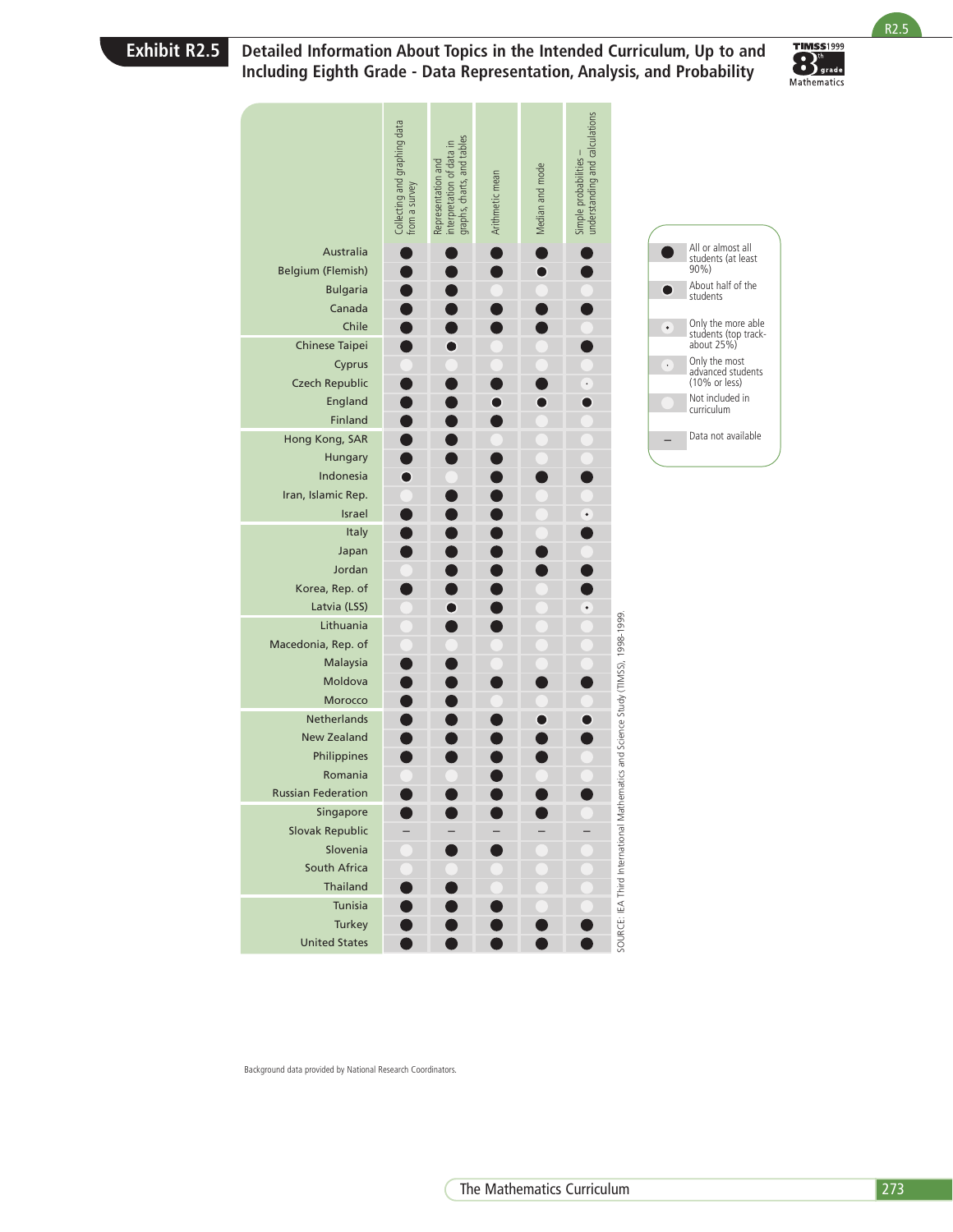#### **Exhibit R2.6 Detailed Information About Topics in the Intended Curriculum, Up to and Including Eighth Grade - Geometry**



All or almost all students (at least 90%)

About half of the students

Only the more able students (top track-about 25%)

Only the most advanced students (10% or less)

Not included in curriculum

Data not available

|                           | Cartesian coordinates<br>of points in a plane | on a given straight line<br>Coordinates of points | $\mathbf{I}$<br>Simple two dimensional geometry<br>angles on a straight line, parallel<br>lines, triangles and quadrilaterals | Congruence and similarity | Angles – (acute, right,<br>supplementary, etc.) | Pythagorean theorem<br>(without proof) | Symmetry and transformations<br>(reflection and rotation) | three-dimensional shapes<br>Visualization of | Geometric constructions with<br>straight-edge and compass | properties – names (e.g., hexagon<br>and octagon), sum of angles, etc.<br>Regular polygons and their | Proofs (formal deductive<br>demonstrations of geometric<br>relationships) | Sine, cosine, and tangent<br>in right-angle triangles | Nets of solids       |                                                                                   |                          |
|---------------------------|-----------------------------------------------|---------------------------------------------------|-------------------------------------------------------------------------------------------------------------------------------|---------------------------|-------------------------------------------------|----------------------------------------|-----------------------------------------------------------|----------------------------------------------|-----------------------------------------------------------|------------------------------------------------------------------------------------------------------|---------------------------------------------------------------------------|-------------------------------------------------------|----------------------|-----------------------------------------------------------------------------------|--------------------------|
| Australia                 |                                               |                                                   |                                                                                                                               |                           |                                                 |                                        |                                                           |                                              |                                                           |                                                                                                      |                                                                           |                                                       |                      |                                                                                   |                          |
| Belgium (Flemish)         |                                               |                                                   |                                                                                                                               |                           |                                                 |                                        |                                                           |                                              |                                                           |                                                                                                      | $\bullet$                                                                 |                                                       |                      |                                                                                   |                          |
| <b>Bulgaria</b>           |                                               |                                                   |                                                                                                                               |                           |                                                 |                                        |                                                           |                                              |                                                           |                                                                                                      |                                                                           |                                                       |                      |                                                                                   | Ċ                        |
| Canada                    |                                               | O                                                 |                                                                                                                               |                           |                                                 |                                        |                                                           |                                              |                                                           |                                                                                                      |                                                                           |                                                       |                      |                                                                                   |                          |
| Chile                     |                                               |                                                   |                                                                                                                               |                           |                                                 |                                        |                                                           |                                              |                                                           |                                                                                                      |                                                                           |                                                       |                      |                                                                                   | $\bullet$                |
| Chinese Taipei            |                                               |                                                   |                                                                                                                               | 0                         |                                                 |                                        | $\bullet$                                                 | 0                                            |                                                           |                                                                                                      |                                                                           |                                                       |                      |                                                                                   |                          |
| Cyprus                    |                                               |                                                   |                                                                                                                               |                           |                                                 |                                        |                                                           |                                              |                                                           |                                                                                                      |                                                                           |                                                       |                      |                                                                                   | G                        |
| <b>Czech Republic</b>     |                                               |                                                   |                                                                                                                               |                           |                                                 |                                        |                                                           |                                              |                                                           |                                                                                                      | $\bullet$                                                                 |                                                       | 0                    |                                                                                   |                          |
| England                   |                                               |                                                   |                                                                                                                               | ٠                         | 0                                               | $\bullet$                              |                                                           |                                              | 0                                                         | Œ                                                                                                    |                                                                           | $\bullet$                                             | O                    |                                                                                   |                          |
| Finland                   |                                               |                                                   |                                                                                                                               |                           |                                                 |                                        |                                                           |                                              |                                                           |                                                                                                      |                                                                           |                                                       |                      |                                                                                   |                          |
| Hong Kong, SAR            |                                               |                                                   |                                                                                                                               |                           |                                                 |                                        |                                                           |                                              |                                                           |                                                                                                      |                                                                           |                                                       |                      |                                                                                   | $\overline{\phantom{0}}$ |
| Hungary                   |                                               |                                                   |                                                                                                                               |                           |                                                 |                                        |                                                           |                                              |                                                           |                                                                                                      |                                                                           |                                                       |                      |                                                                                   |                          |
| Indonesia                 |                                               |                                                   |                                                                                                                               |                           |                                                 |                                        |                                                           |                                              |                                                           |                                                                                                      |                                                                           |                                                       |                      |                                                                                   |                          |
|                           |                                               |                                                   |                                                                                                                               |                           |                                                 |                                        |                                                           |                                              |                                                           |                                                                                                      |                                                                           |                                                       |                      |                                                                                   |                          |
| Iran, Islamic Rep.        |                                               |                                                   |                                                                                                                               |                           |                                                 |                                        |                                                           |                                              |                                                           |                                                                                                      |                                                                           |                                                       |                      |                                                                                   |                          |
| Israel                    |                                               | $\bullet$                                         |                                                                                                                               |                           |                                                 |                                        | $\bullet$                                                 | $\bullet$                                    |                                                           |                                                                                                      | $\bullet$                                                                 |                                                       | $\ddot{\phantom{0}}$ |                                                                                   |                          |
| Italy                     |                                               |                                                   |                                                                                                                               |                           |                                                 |                                        |                                                           |                                              |                                                           |                                                                                                      |                                                                           |                                                       |                      |                                                                                   |                          |
| Japan                     |                                               |                                                   |                                                                                                                               |                           |                                                 |                                        |                                                           |                                              |                                                           |                                                                                                      |                                                                           |                                                       |                      |                                                                                   |                          |
| Jordan                    |                                               |                                                   |                                                                                                                               |                           |                                                 |                                        |                                                           |                                              |                                                           |                                                                                                      |                                                                           |                                                       |                      |                                                                                   |                          |
| Korea, Rep. of            |                                               |                                                   |                                                                                                                               |                           |                                                 |                                        |                                                           |                                              |                                                           |                                                                                                      |                                                                           |                                                       |                      |                                                                                   |                          |
| Latvia (LSS)              |                                               |                                                   |                                                                                                                               |                           |                                                 |                                        | ٠                                                         |                                              |                                                           | ۰                                                                                                    |                                                                           |                                                       |                      |                                                                                   |                          |
| Lithuania                 |                                               |                                                   |                                                                                                                               |                           |                                                 |                                        |                                                           |                                              |                                                           |                                                                                                      |                                                                           |                                                       |                      |                                                                                   |                          |
| Macedonia, Rep. of        | $\bullet$                                     |                                                   |                                                                                                                               |                           |                                                 |                                        |                                                           |                                              |                                                           |                                                                                                      |                                                                           |                                                       |                      |                                                                                   |                          |
| Malaysia                  |                                               |                                                   |                                                                                                                               |                           |                                                 |                                        |                                                           |                                              |                                                           |                                                                                                      |                                                                           |                                                       |                      |                                                                                   |                          |
| Moldova                   |                                               |                                                   |                                                                                                                               |                           |                                                 |                                        |                                                           |                                              |                                                           |                                                                                                      |                                                                           |                                                       |                      |                                                                                   |                          |
| Morocco                   |                                               |                                                   |                                                                                                                               |                           |                                                 |                                        |                                                           |                                              |                                                           |                                                                                                      |                                                                           |                                                       |                      |                                                                                   |                          |
| <b>Netherlands</b>        |                                               |                                                   |                                                                                                                               |                           |                                                 |                                        | $\bullet$                                                 |                                              |                                                           | c                                                                                                    |                                                                           |                                                       |                      |                                                                                   |                          |
| <b>New Zealand</b>        |                                               |                                                   |                                                                                                                               |                           |                                                 |                                        |                                                           |                                              |                                                           |                                                                                                      |                                                                           |                                                       |                      |                                                                                   |                          |
| Philippines               |                                               |                                                   |                                                                                                                               |                           |                                                 |                                        |                                                           |                                              |                                                           |                                                                                                      |                                                                           |                                                       |                      |                                                                                   |                          |
| Romania                   |                                               |                                                   |                                                                                                                               |                           |                                                 |                                        |                                                           |                                              |                                                           |                                                                                                      |                                                                           |                                                       |                      |                                                                                   |                          |
| <b>Russian Federation</b> |                                               |                                                   |                                                                                                                               |                           |                                                 |                                        |                                                           |                                              |                                                           |                                                                                                      |                                                                           |                                                       |                      |                                                                                   |                          |
| Singapore                 |                                               |                                                   |                                                                                                                               |                           |                                                 |                                        |                                                           |                                              |                                                           |                                                                                                      |                                                                           |                                                       |                      |                                                                                   |                          |
| Slovak Republic           |                                               |                                                   |                                                                                                                               |                           |                                                 |                                        |                                                           |                                              |                                                           |                                                                                                      |                                                                           |                                                       |                      | SOURCE: IEA Third International Mathematics and Science Study (TIMSS), 1998-1999. |                          |
| Slovenia                  |                                               |                                                   |                                                                                                                               |                           |                                                 |                                        |                                                           |                                              |                                                           |                                                                                                      |                                                                           |                                                       |                      |                                                                                   |                          |
| South Africa              |                                               |                                                   |                                                                                                                               |                           |                                                 |                                        |                                                           |                                              |                                                           |                                                                                                      |                                                                           |                                                       |                      |                                                                                   |                          |
| Thailand                  |                                               |                                                   |                                                                                                                               |                           |                                                 |                                        |                                                           |                                              |                                                           |                                                                                                      |                                                                           |                                                       |                      |                                                                                   |                          |
| Tunisia                   |                                               |                                                   |                                                                                                                               |                           |                                                 |                                        |                                                           |                                              |                                                           |                                                                                                      |                                                                           |                                                       |                      |                                                                                   |                          |
| Turkey                    |                                               |                                                   |                                                                                                                               |                           |                                                 |                                        |                                                           |                                              |                                                           |                                                                                                      |                                                                           |                                                       |                      |                                                                                   |                          |
| <b>United States</b>      |                                               |                                                   |                                                                                                                               |                           |                                                 |                                        |                                                           |                                              |                                                           |                                                                                                      | $\ddot{\phantom{0}}$                                                      |                                                       |                      |                                                                                   |                          |
|                           |                                               |                                                   |                                                                                                                               |                           |                                                 |                                        |                                                           |                                              |                                                           |                                                                                                      |                                                                           |                                                       |                      |                                                                                   |                          |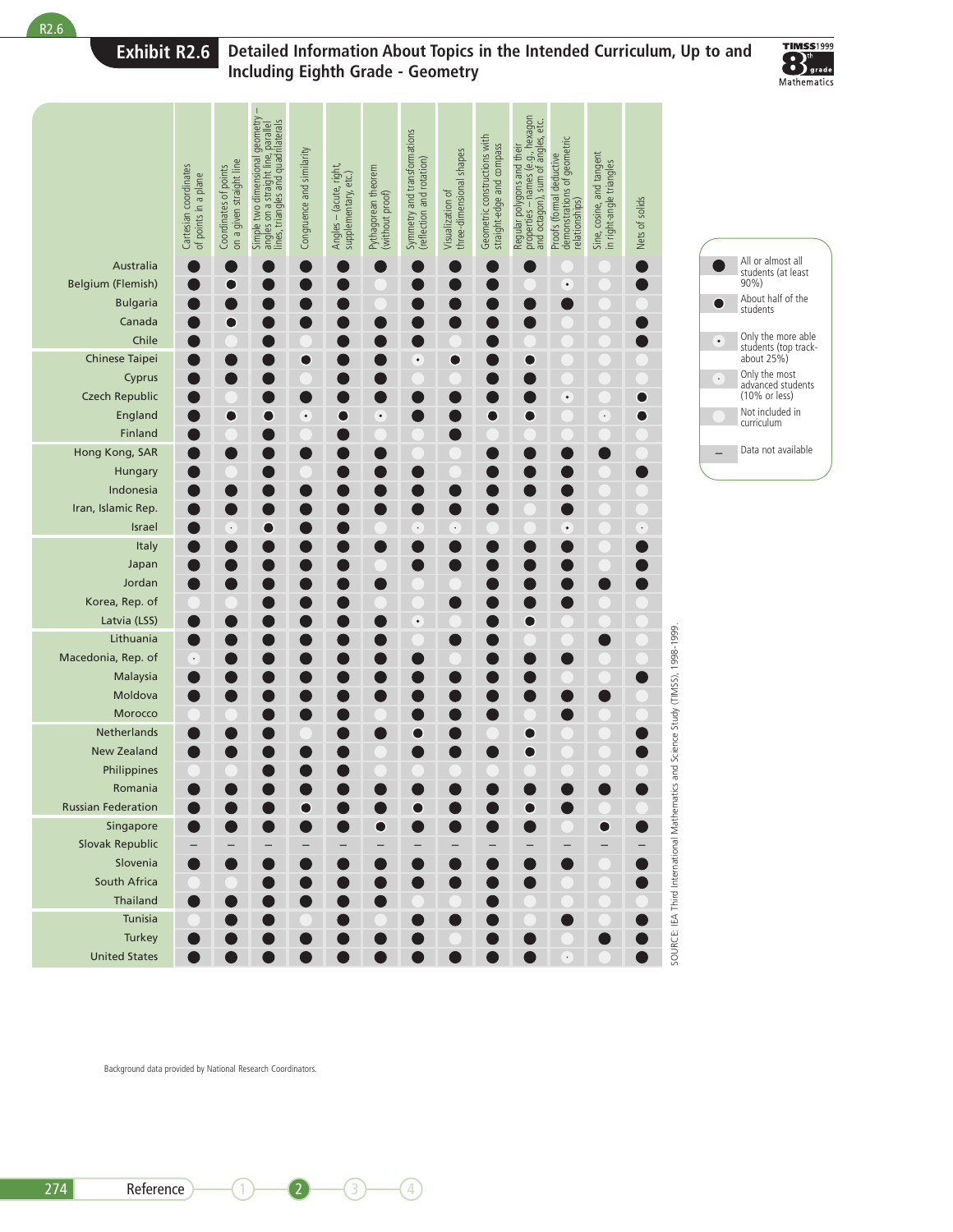## **Exhibit R2.7 Detailed Information About Topics in the Intended Curriculum, Up to and Including Eighth Grade - Algebra**



 $R2.7$ 

|                                                             | Number patterns and<br>simple relations | Writing expressions for<br>general terms in number<br>pattern sequence<br>Translating from verbal<br>descriptions to symbolic<br>expressions | Simple algebraic expressions | Evaluating simple algebraic<br>expressions by substitution of<br>given value of variables | Representing situations<br>algebraically; formulas | Solving simple equations | Solving simple inequalities | Solving simultaneous<br>equations in two variables | Interpreting linear<br>relations | Using the graph of a<br>relationship to<br>interpolate/extrapolate |                                                                                   |           |                                                          |     |
|-------------------------------------------------------------|-----------------------------------------|----------------------------------------------------------------------------------------------------------------------------------------------|------------------------------|-------------------------------------------------------------------------------------------|----------------------------------------------------|--------------------------|-----------------------------|----------------------------------------------------|----------------------------------|--------------------------------------------------------------------|-----------------------------------------------------------------------------------|-----------|----------------------------------------------------------|-----|
| Australia                                                   |                                         |                                                                                                                                              |                              |                                                                                           |                                                    |                          |                             |                                                    |                                  |                                                                    |                                                                                   |           | All or almost all<br>students (at least                  |     |
| Belgium (Flemish)<br><b>Bulgaria</b>                        |                                         |                                                                                                                                              |                              |                                                                                           |                                                    |                          |                             |                                                    |                                  |                                                                    |                                                                                   | $\bullet$ | $90\%$ )<br>About half of the                            |     |
| Canada                                                      |                                         | $\bullet$                                                                                                                                    |                              |                                                                                           |                                                    |                          | $\cdot$                     |                                                    | $\bullet$                        | $\bullet$                                                          |                                                                                   |           | students                                                 |     |
| Chile                                                       |                                         |                                                                                                                                              |                              |                                                                                           |                                                    |                          |                             |                                                    |                                  |                                                                    |                                                                                   | $\bullet$ | Only the more able<br>students (top track-<br>about 25%) |     |
| Chinese Taipei<br>Cyprus                                    |                                         | $\bullet$                                                                                                                                    |                              |                                                                                           | $\bullet$                                          |                          | $\bullet$                   |                                                    | $\bullet$                        |                                                                    |                                                                                   | $\cdot$ ) |                                                          |     |
| <b>Czech Republic</b>                                       | $\bullet$                               | $\bullet$                                                                                                                                    |                              |                                                                                           |                                                    |                          | $\cdot$                     |                                                    |                                  |                                                                    |                                                                                   |           | Only the most<br>advanced students<br>(10% or less)      |     |
| England                                                     |                                         | $\bullet$<br>$\bullet$                                                                                                                       | $\bullet$                    | $\bullet$                                                                                 | $\bullet$                                          | $\bullet$                | $\bullet$                   | $\cdot$ .                                          |                                  |                                                                    |                                                                                   |           | Not included in<br>curriculum                            |     |
| Finland                                                     |                                         |                                                                                                                                              |                              |                                                                                           |                                                    |                          |                             |                                                    |                                  |                                                                    |                                                                                   |           |                                                          |     |
| Hong Kong, SAR<br>Hungary                                   |                                         |                                                                                                                                              |                              |                                                                                           |                                                    |                          |                             |                                                    |                                  |                                                                    |                                                                                   |           | Data not available                                       |     |
| Indonesia                                                   |                                         |                                                                                                                                              |                              |                                                                                           |                                                    |                          |                             |                                                    |                                  |                                                                    |                                                                                   |           |                                                          |     |
| Iran, Islamic Rep.                                          |                                         |                                                                                                                                              |                              |                                                                                           |                                                    |                          |                             |                                                    |                                  |                                                                    |                                                                                   |           |                                                          |     |
| Israel                                                      | $\cdot$                                 | $\cdot$                                                                                                                                      |                              |                                                                                           |                                                    |                          | $\bullet$                   | $\bullet$                                          | $\cdot$                          |                                                                    |                                                                                   |           |                                                          |     |
| Italy<br>Japan                                              |                                         |                                                                                                                                              |                              |                                                                                           |                                                    |                          |                             |                                                    |                                  |                                                                    |                                                                                   |           |                                                          |     |
| Jordan                                                      |                                         |                                                                                                                                              |                              |                                                                                           |                                                    |                          |                             |                                                    |                                  |                                                                    |                                                                                   |           |                                                          |     |
| Korea, Rep. of                                              |                                         |                                                                                                                                              |                              |                                                                                           |                                                    |                          |                             |                                                    |                                  |                                                                    |                                                                                   |           |                                                          |     |
| Latvia (LSS)                                                |                                         |                                                                                                                                              |                              |                                                                                           |                                                    |                          |                             |                                                    | $\bullet$                        | $\bullet$                                                          |                                                                                   |           |                                                          |     |
| Lithuania<br>Macedonia, Rep. of                             | $\bullet$                               | $\bullet$                                                                                                                                    |                              |                                                                                           |                                                    |                          |                             |                                                    |                                  | $\bullet$                                                          |                                                                                   |           |                                                          |     |
| Malaysia                                                    |                                         |                                                                                                                                              |                              |                                                                                           |                                                    |                          |                             |                                                    |                                  |                                                                    |                                                                                   |           |                                                          |     |
| Moldova                                                     |                                         |                                                                                                                                              |                              |                                                                                           |                                                    |                          |                             |                                                    |                                  |                                                                    |                                                                                   |           |                                                          |     |
| Morocco                                                     |                                         |                                                                                                                                              |                              |                                                                                           |                                                    |                          |                             |                                                    |                                  |                                                                    |                                                                                   |           |                                                          |     |
| Netherlands<br><b>New Zealand</b>                           |                                         | $\bullet$<br>$\bullet$                                                                                                                       | $\bullet$                    | $\bullet$                                                                                 | $\bullet$                                          | $\bullet$                |                             |                                                    |                                  |                                                                    |                                                                                   |           |                                                          |     |
| Philippines                                                 |                                         | $\bullet$                                                                                                                                    |                              |                                                                                           | $\bullet$                                          |                          |                             |                                                    |                                  |                                                                    |                                                                                   |           |                                                          |     |
| Romania                                                     |                                         |                                                                                                                                              |                              |                                                                                           |                                                    |                          |                             |                                                    |                                  |                                                                    |                                                                                   |           |                                                          |     |
| <b>Russian Federation</b>                                   |                                         |                                                                                                                                              |                              |                                                                                           |                                                    |                          |                             |                                                    |                                  |                                                                    |                                                                                   |           |                                                          |     |
| Singapore<br>Slovak Republic                                |                                         |                                                                                                                                              |                              |                                                                                           |                                                    |                          | $\bullet$                   |                                                    |                                  |                                                                    |                                                                                   |           |                                                          |     |
| Slovenia                                                    |                                         |                                                                                                                                              |                              |                                                                                           |                                                    |                          |                             |                                                    |                                  |                                                                    |                                                                                   |           |                                                          |     |
| South Africa                                                |                                         |                                                                                                                                              |                              |                                                                                           |                                                    |                          |                             |                                                    |                                  |                                                                    |                                                                                   |           |                                                          |     |
| Thailand                                                    |                                         |                                                                                                                                              |                              |                                                                                           |                                                    |                          |                             |                                                    |                                  |                                                                    | SOURCE: IEA Third International Mathematics and Science Study (TIMSS), 1998-1999. |           |                                                          |     |
| Tunisia                                                     |                                         |                                                                                                                                              |                              |                                                                                           |                                                    |                          |                             |                                                    |                                  |                                                                    |                                                                                   |           |                                                          |     |
| Turkey<br><b>United States</b>                              |                                         |                                                                                                                                              |                              |                                                                                           |                                                    |                          |                             |                                                    |                                  |                                                                    |                                                                                   |           |                                                          |     |
| Background data provided by National Research Coordinators. |                                         |                                                                                                                                              |                              |                                                                                           |                                                    |                          |                             |                                                    |                                  |                                                                    |                                                                                   |           |                                                          |     |
|                                                             |                                         |                                                                                                                                              |                              |                                                                                           |                                                    |                          |                             | The Mathematics Curriculum                         |                                  |                                                                    |                                                                                   |           |                                                          | 275 |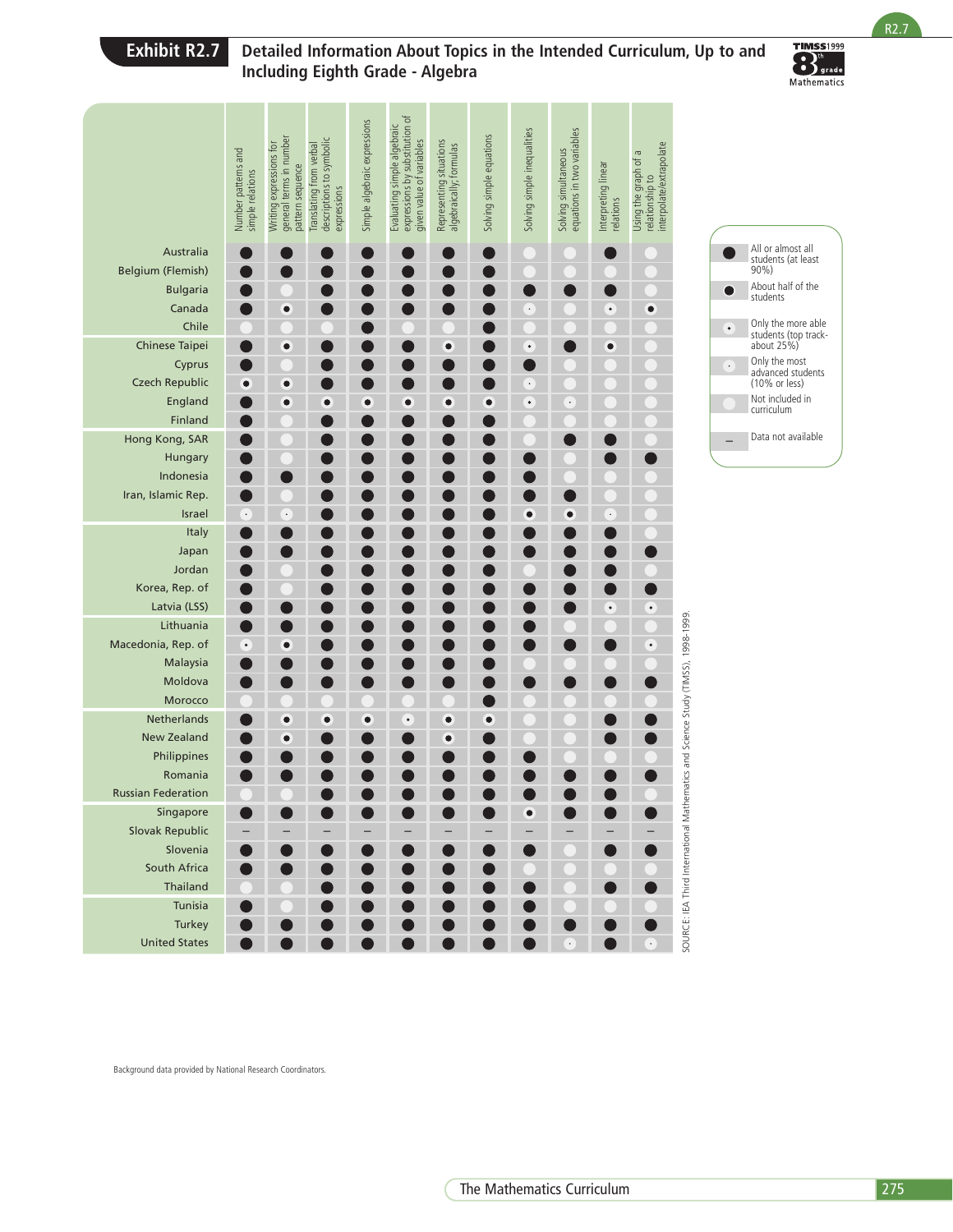

|                                   |                            |                                                       |                                                                  | <b>Percentage of Students</b>                                     |                                 |                                    |
|-----------------------------------|----------------------------|-------------------------------------------------------|------------------------------------------------------------------|-------------------------------------------------------------------|---------------------------------|------------------------------------|
|                                   |                            | <b>Taught Topics</b><br><b>Before This Year Only</b>  |                                                                  | Taught Topics During This Year <sup>1</sup>                       |                                 | <b>Not Yet</b>                     |
|                                   | More Than 80%<br>of Topics | More Than 50%<br>Up to and Including<br>80% of Topics | More Than 50% of<br>Topics Each Taught<br>More Than<br>5 Periods | More Than 50% of<br>Topics Each Taught<br>at Least<br>1-5 Periods | 50% or Less<br>of Topics Taught | Taught 50%<br>or More<br>of Topics |
| Australia                         | 7(2.3)                     | 18(3.6)                                               | 19(3.5)                                                          | 53 (5.2)                                                          | 3(1.3)                          | 0(0.0)                             |
| <b>Belgium (Flemish)</b>          | 21(3.0)                    | 19(2.3)                                               | 2(1.0)                                                           | 42 (3.7)                                                          | 10(3.6)                         | 6(2.9)                             |
| Bulgaria <sub>s</sub>             | 60 (4.8)                   | 29 (4.3)                                              | 1(0.9)                                                           | 7(2.0)                                                            | 2(1.5)                          | 1(0.9)                             |
| Canada                            | 1(0.6)                     | 9(2.0)                                                | 27(2.7)                                                          | 63(3.3)                                                           | 1(0.4)                          | 0(0.3)                             |
| Chile                             | 0(0.0)                     | 3(1.3)                                                | 57 (3.9)                                                         | 35 (3.7)                                                          | 5(1.6)                          | 0(0.0)                             |
| Chinese Taipei                    | 90(2.4)                    | 8(2.1)                                                | 0(0.0)                                                           | 2(1.1)                                                            | 0(0.0)                          | 0(0.0)                             |
| Cyprus                            | 1(1.1)                     | 72 (4.2)                                              | 1(0.0)                                                           | 17(2.9)                                                           | 10(3.3)                         | 0(0.0)                             |
| <b>Czech Republic</b>             | 53 (5.7)                   | 25(4.3)                                               | 5(2.2)                                                           | 16(3.3)                                                           | 1(0.8)                          | 0(0.0)                             |
| England s                         | 8(2.4)                     | 19(3.3)                                               | 3(0.9)                                                           | 63 (4.8)                                                          | 6(2.1)                          | 1(0.6)                             |
| Finland                           | 0(0.3)                     | 5(1.3)                                                | 13(3.3)                                                          | 63 (3.9)                                                          | 16(3.3)                         | 3(1.6)                             |
| Hong Kong, SAR                    | 18(3.0)                    | 56 (4.5)                                              | 2(1.2)                                                           | 18 (3.6)                                                          | 5(2.0)                          | 1(0.8)                             |
| Hungary                           | 38 (4.0)                   | 29 (3.6)                                              | 8(2.3)                                                           | 24(3.6)                                                           | 1(0.0)                          | 0(0.0)                             |
| Indonesia                         | 26(4.1)                    | 25 (4.2)                                              | 12(2.8)                                                          | 37 (4.6)                                                          | 0(0.5)                          | 0(0.0)                             |
| Iran, Islamic Rep.                | 3(1.3)                     | 27(4.7)                                               | 1(0.8)                                                           | 63 (5.0)                                                          | 5(1.7)                          | 0(0.0)                             |
| <b>Israel</b>                     | 38 (3.7)                   | 37(3.7)                                               | 3(1.3)                                                           | 18(3.1)                                                           | 4(1.4)                          | 1(0.7)                             |
| Italy                             | 39 (3.9)                   | 42 (4.1)                                              | 4(1.3)                                                           | 14(2.9)                                                           | 1(0.5)                          | 0(0.0)                             |
| Japan                             | 51 (4.9)                   | 30(4.3)                                               | 1(0.0)                                                           | 16(3.3)                                                           | 2(1.2)                          | 0(0.0)                             |
| Jordan                            | 18(3.3)                    | 31(3.9)                                               | 13(2.9)                                                          | 38 (4.2)                                                          | 1(0.0)                          | 0(0.0)                             |
| Korea, Rep. of                    | 10(2.4)                    | 14(2.8)                                               | 11(2.5)                                                          | 57 (4.0)                                                          | 6(2.0)                          | 2(1.3)                             |
| Latvia (LSS)                      | 22(3.7)                    | 42 (4.3)                                              | 5(2.0)                                                           | 26 (4.0)                                                          | 5(1.9)                          | 0(0.0)                             |
| Lithuania <sup>#</sup>            | $ -$                       | $ -$                                                  |                                                                  | $ -$                                                              | $- -$                           | $- -$                              |
| Macedonia, Rep. of                | 81(3.3)                    | 5(2.0)                                                | 1(0.0)                                                           | 1(0.0)                                                            | 1(0.0)                          | 12(2.7)                            |
| Malaysia                          | 8(2.0)                     | 29 (3.8)                                              | 13(2.7)                                                          | 48 (4.1)                                                          | 1(0.8)                          | 1(0.9)                             |
| Moldova<br>Morocco                | $- -$<br>$- -$             |                                                       |                                                                  | $- -$                                                             | $ -$                            | $ -$<br>$ -$                       |
|                                   |                            |                                                       |                                                                  |                                                                   |                                 |                                    |
| Netherlands<br><b>New Zealand</b> | 8(2.3)<br>0(0.0)           | 28 (5.8)<br>1(0.9)                                    | 17(6.3)<br>14 (2.9)                                              | 41 (5.8)                                                          | 5(2.7)<br>1(0.0)                | 0(0.0)<br>2(0.8)                   |
| Philippines                       | 7(2.1)                     | 15(3.2)                                               | 22(3.7)                                                          | 83(3.1)<br>52 (4.2)                                               | 3(1.3)                          | 0(0.0)                             |
| Romania                           | 75 (3.9)                   | 11(2.8)                                               | 1(0.7)                                                           | 13(2.9)                                                           | 0(0.0)                          | 0(0.0)                             |
| <b>Russian Federation</b>         |                            |                                                       |                                                                  |                                                                   |                                 |                                    |
| Singapore                         | 37(4.2)                    | 35(4.3)                                               | 6(2.0)                                                           | 22(3.7)                                                           | 0(0.0)                          | 0(0.0)                             |
| <b>Slovak Republic</b>            | 55 (4.5)                   | 22(4.2)                                               | 7(2.7)                                                           | 16(2.6)                                                           | 0(0.0)                          | 0(0.0)                             |
| Slovenia                          | 44 (4.1)                   | 27(4.2)                                               | 11(2.4)                                                          | 17(3.1)                                                           | 0(0.0)                          | 0(0.0)                             |
| South Africa                      | $=$ $-$                    | $-$                                                   |                                                                  | $-$                                                               | $=$ $-$                         | $- -$                              |
| Finland s                         | 0(0.0)                     | 6(2.0)                                                | 15(4.1)                                                          | 63 (4.5)                                                          | 15 (4.0)                        | 2(1.9)                             |
| Tunisia                           | 7(2.3)                     | 29 (4.0)                                              | 32 (4.6)                                                         | 3(1.5)                                                            | 23(3.7)                         | 6(2.2)                             |
| Turkey                            | 16(3.0)                    | 28 (3.6)                                              | 8(1.7)                                                           | 35(3.5)                                                           | 13(2.6)                         | 0(0.2)                             |
| <b>United States</b>              | 8(1.4)                     | 9(1.4)                                                | 34 (2.8)                                                         | 48 (3.2)                                                          | 1(0.7)                          | 0(0.1)                             |
| <b>International Avg.</b>         | 26(0.5)                    | 24 (0.6)                                              | 11(0.5)                                                          | 34 (0.6)                                                          | 4(0.3)                          | 1(0.2)                             |

Background data provided by teachers.

Categories of topic coverage for fractions and number sense are based on combined responses to ‡ Lithuania tested the same cohort of students as other countries, but later in 1999, at the beginning of the next school year.

questions about the individual mathematics subtopics in the content area described in exhibit 5.12. 1 For each topic in 5.12, teachers were asked if the topic was taught before this year, taught 1-5 periods this year, taught more than 5 periods this year, or not yet taught. Topics taught during this year, regardless if taught before this year, are included in this category. ( ) Standard errors appear in parentheses. Because results are rounded to the nearest whole number,

some totals may appear inconsistent.

A dash (–) indicates data are not available.

An "r" indicates teacher response data available for 70-84% of students. An "s" indicates teacher response data available for 50-69% of students.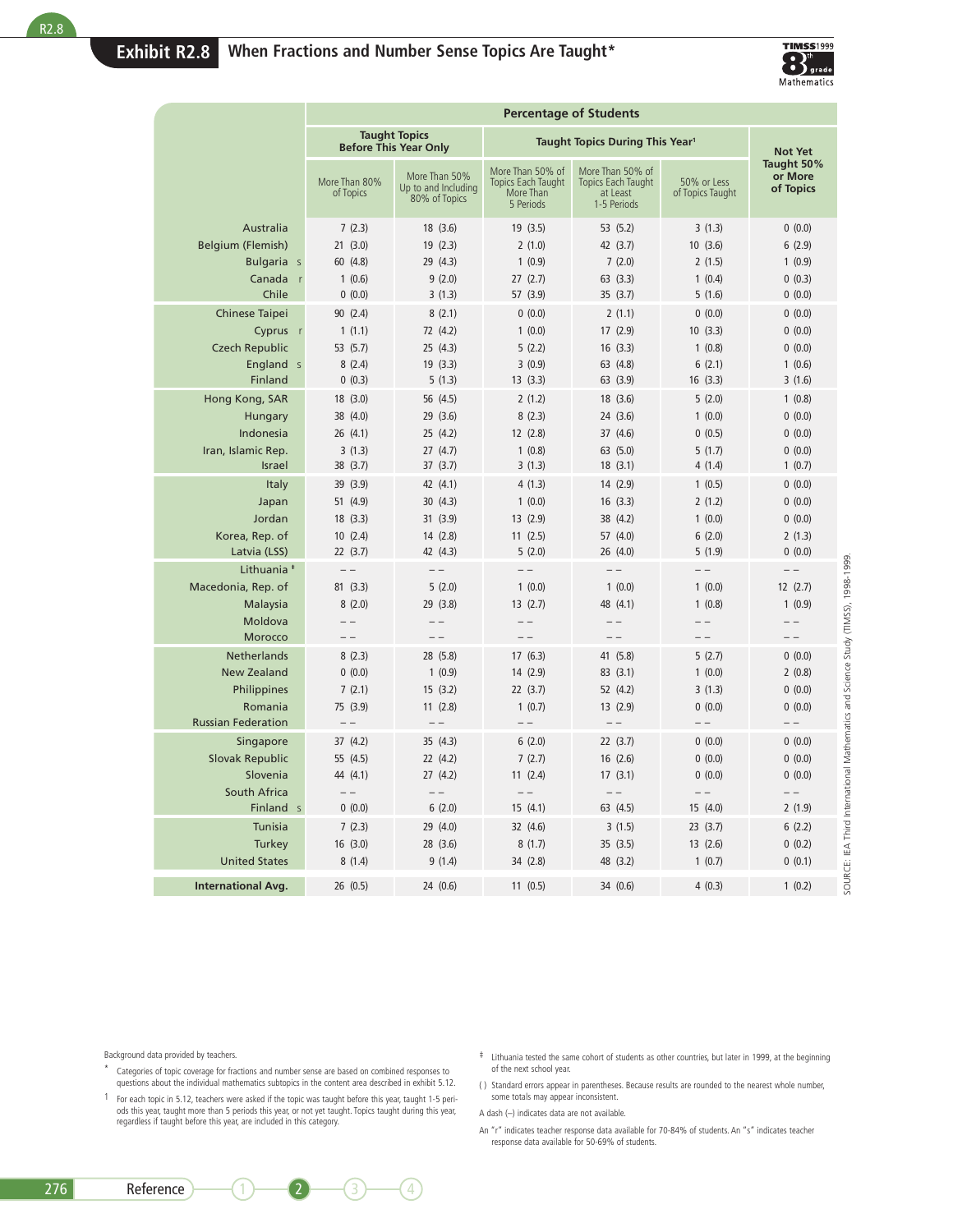

|                                                                                                                                                                                                                                                                                              |                            |                                                       | <b>Percentage of Students</b>                                                                                                                                                                                                                                                                   |                                                                |                                                    |                                    |
|----------------------------------------------------------------------------------------------------------------------------------------------------------------------------------------------------------------------------------------------------------------------------------------------|----------------------------|-------------------------------------------------------|-------------------------------------------------------------------------------------------------------------------------------------------------------------------------------------------------------------------------------------------------------------------------------------------------|----------------------------------------------------------------|----------------------------------------------------|------------------------------------|
|                                                                                                                                                                                                                                                                                              |                            | <b>Taught Topics</b><br><b>Before This Year Only</b>  |                                                                                                                                                                                                                                                                                                 | Taught Topics During This Year <sup>1</sup>                    |                                                    | <b>Not Yet</b>                     |
|                                                                                                                                                                                                                                                                                              | More Than 80%<br>of Topics | More Than 50%<br>Up to and Including<br>80% of Topics | More Than 50% of<br>Topics Each Taught<br>More Than 5 Periods                                                                                                                                                                                                                                   | More Than 50% of<br>Topics Each Taught<br>at Least 1-5 Periods | 50% or Less<br>of Topics Taught                    | Taught 50%<br>or More<br>of Topics |
| Australia                                                                                                                                                                                                                                                                                    | 3(1.5)                     | 6(2.3)                                                | 20(3.7)                                                                                                                                                                                                                                                                                         | 64 (4.6)                                                       | 6(1.6)                                             | 2(1.3)                             |
| Belgium (Flemish)                                                                                                                                                                                                                                                                            | 33(3.5)                    | 27 (3.8)                                              | 4(3.4)                                                                                                                                                                                                                                                                                          | 19(3.0)                                                        | 13(3.7)                                            | 3(1.4)                             |
| <b>Bulgaria</b><br>S                                                                                                                                                                                                                                                                         | 67 (4.9)                   | 19(3.8)                                               | 1(0.1)                                                                                                                                                                                                                                                                                          | 8(2.3)                                                         | 5(1.9)                                             | 1(0.7)                             |
| Canada                                                                                                                                                                                                                                                                                       | 1(0.5)                     | 8(1.6)                                                | 21(2.9)                                                                                                                                                                                                                                                                                         | 56 (3.4)                                                       | 11(1.4)                                            | 2(0.8)                             |
| Chile                                                                                                                                                                                                                                                                                        | 1(0.9)                     | 7(2.0)                                                | 20(3.2)                                                                                                                                                                                                                                                                                         | 35 (4.2)                                                       | 12(2.4)                                            | 24 (3.5)                           |
| Chinese Taipei                                                                                                                                                                                                                                                                               | 20(3.6)                    | 53 (4.4)                                              | 3(1.4)                                                                                                                                                                                                                                                                                          | 5(1.8)                                                         | 17(3.3)                                            | 2(1.4)                             |
| Cyprus<br>$\mathsf S$                                                                                                                                                                                                                                                                        | 0(0.0)                     | 16(5.4)                                               | 10(4.6)                                                                                                                                                                                                                                                                                         | 51(7.0)                                                        | 23 (5.4)                                           | 0(0.0)                             |
| <b>Czech Republic</b><br>England                                                                                                                                                                                                                                                             | 50 (5.9)<br>8(2.4)         | 29(5.0)<br>18(2.7)                                    | 4(2.0)<br>5(1.3)                                                                                                                                                                                                                                                                                | 14(3.4)<br>58 (3.8)                                            | 4(1.7)<br>8(1.5)                                   | 0(0.0)<br>3(0.9)                   |
| Finland                                                                                                                                                                                                                                                                                      | 2(1.1)                     | 6(1.7)                                                | 3(1.3)                                                                                                                                                                                                                                                                                          | 41 (4.8)                                                       | 21(3.4)                                            | 28 (4.1)                           |
| Hong Kong, SAR                                                                                                                                                                                                                                                                               | 15(3.1)                    | 28 (4.2)                                              | 5(1.8)                                                                                                                                                                                                                                                                                          | 41 (4.4)                                                       | 10(2.8)                                            | 1(1.1)                             |
| Hungary                                                                                                                                                                                                                                                                                      | 31(3.5)                    | 33(3.7)                                               | 7(2.1)                                                                                                                                                                                                                                                                                          | 28(3.7)                                                        | 2(1.0)                                             | 0(0.0)                             |
| Indonesia                                                                                                                                                                                                                                                                                    | 9(2.2)                     | 18 (4.0)                                              | 13(3.3)                                                                                                                                                                                                                                                                                         | 51 $(4.7)$                                                     | 8(2.5)                                             | 0(0.0)                             |
| Iran, Islamic Rep.                                                                                                                                                                                                                                                                           | 18(2.7)                    | 30 $(4.5)$                                            | 2(0.8)                                                                                                                                                                                                                                                                                          | 35(4.1)                                                        | 10(2.6)                                            | 4(1.7)                             |
| Israel                                                                                                                                                                                                                                                                                       | 37 (4.9)                   | 14(3.4)                                               | 3(1.8)                                                                                                                                                                                                                                                                                          | 10(3.0)                                                        | 7(2.4)                                             | 29 (5.0)                           |
| Italy                                                                                                                                                                                                                                                                                        | 29 (3.8)                   | 42 (4.0)                                              | 7(2.3)                                                                                                                                                                                                                                                                                          | 15(2.9)                                                        | 7(1.8)                                             | 1(0.6)                             |
| Japan                                                                                                                                                                                                                                                                                        | 49 (4.6)                   | 26 (4.3)                                              | 1(0.8)                                                                                                                                                                                                                                                                                          | 8(2.1)                                                         | 5(2.0)                                             | 12(2.9)                            |
| Jordan                                                                                                                                                                                                                                                                                       | 39 (4.4)                   | 33 (4.3)                                              | 3(1.5)                                                                                                                                                                                                                                                                                          | 20(3.3)                                                        | 4(1.7)                                             | 0(0.0)                             |
| Korea, Rep. of<br>Latvia (LSS)                                                                                                                                                                                                                                                               | 11(2.5)<br>26(4.0)         | 19(3.3)<br>41 (4.4)                                   | 8(2.4)<br>2(1.0)                                                                                                                                                                                                                                                                                | 49 (4.1)<br>11(3.0)                                            | 7(2.0)<br>15(2.9)                                  | 6(1.7)<br>5(2.1)                   |
| Lithuania <sup>+</sup>                                                                                                                                                                                                                                                                       | $- -$                      | $\overline{\phantom{m}}$                              | $- -$                                                                                                                                                                                                                                                                                           | $- -$                                                          | $\hspace{0.1in} - \hspace{0.1in} - \hspace{0.1in}$ | $- -$                              |
| Macedonia, Rep. of                                                                                                                                                                                                                                                                           | 31(4.3)                    | 44 (4.4)                                              | 2(1.2)                                                                                                                                                                                                                                                                                          | 7(2.1)                                                         | 4(1.8)                                             | 13(3.0)                            |
| Malaysia                                                                                                                                                                                                                                                                                     | 18(2.9)                    | 18(3.4)                                               | 7(1.6)                                                                                                                                                                                                                                                                                          | 46 (4.7)                                                       | 9(2.6)                                             | 2(1.0)                             |
| Moldova                                                                                                                                                                                                                                                                                      | - -                        | - -                                                   | - -                                                                                                                                                                                                                                                                                             |                                                                | - -                                                | $ -$                               |
| Morocco                                                                                                                                                                                                                                                                                      | $ -$                       | $ -$                                                  | $ -$                                                                                                                                                                                                                                                                                            | $ -$                                                           | $- -$                                              | $- -$                              |
| Netherlands                                                                                                                                                                                                                                                                                  | 6(3.3)                     | 8(2.7)                                                | 15(6.2)                                                                                                                                                                                                                                                                                         | 51 (6.8)                                                       | 15(3.6)                                            | 7(4.7)                             |
| <b>New Zealand</b>                                                                                                                                                                                                                                                                           | 0(0.0)                     | 1(0.8)                                                | 12(2.6)                                                                                                                                                                                                                                                                                         | 80(3.3)                                                        | 1(0.9)                                             | 5(1.8)                             |
| Philippines                                                                                                                                                                                                                                                                                  | 5(1.5)                     | 1(1.0)                                                | 20(3.4)                                                                                                                                                                                                                                                                                         | 53 (4.0)                                                       | 6(2.2)                                             | 15(3.2)                            |
| Romania<br><b>Russian Federation</b>                                                                                                                                                                                                                                                         | 69 (4.4)<br>- -            | 20(3.9)<br>$- -$                                      | 1(0.0)<br>$- -$                                                                                                                                                                                                                                                                                 | 10(2.5)<br>$- -$                                               | 1(0.0)<br>$- -$                                    | 0(0.0)<br>$- -$                    |
| Singapore                                                                                                                                                                                                                                                                                    | 39 (4.8)                   | 32 (4.6)                                              | 8(2.5)                                                                                                                                                                                                                                                                                          | 19(3.7)                                                        | 2(1.1)                                             | 0(0.0)                             |
| <b>Slovak Republic</b>                                                                                                                                                                                                                                                                       | 23(4.2)                    | 40 (5.0)                                              | 6(2.3)                                                                                                                                                                                                                                                                                          | 23(4.3)                                                        | 8(2.4)                                             | 0(0.0)                             |
| Slovenia                                                                                                                                                                                                                                                                                     | 29(3.9)                    | 34(3.7)                                               | 8(2.1)                                                                                                                                                                                                                                                                                          | 26(3.8)                                                        | 3(1.6)                                             | 0(0.0)                             |
| South Africa                                                                                                                                                                                                                                                                                 |                            |                                                       | - -                                                                                                                                                                                                                                                                                             |                                                                | $ -$                                               | $ -$                               |
| Thailand                                                                                                                                                                                                                                                                                     | 4(1.5)                     | 11(2.7)                                               | 13 (2.9)                                                                                                                                                                                                                                                                                        | 55 (4.5)                                                       | 6(2.2)                                             | 10(2.4)                            |
| Tunisia                                                                                                                                                                                                                                                                                      | 33(4.3)                    | 40 (4.5)                                              | 8(2.5)                                                                                                                                                                                                                                                                                          | 2(1.4)                                                         | 10(2.5)                                            | 8(2.2)                             |
| <b>Turkey</b>                                                                                                                                                                                                                                                                                | 18(3.3)                    | 34 (3.8)                                              | 5(1.5)                                                                                                                                                                                                                                                                                          | 16(2.3)                                                        | 16(2.9)                                            | 13(2.8)                            |
|                                                                                                                                                                                                                                                                                              | 10(2.2)                    |                                                       |                                                                                                                                                                                                                                                                                                 | 54 (3.6)                                                       |                                                    | 6(1.4)                             |
| <b>International Avg.</b>                                                                                                                                                                                                                                                                    | 22(0.6)                    | 23(0.6)                                               | 8(0.4)                                                                                                                                                                                                                                                                                          | 32(0.7)                                                        | 8(0.4)                                             | 6(0.4)                             |
| <b>United States</b>                                                                                                                                                                                                                                                                         |                            | 11(1.9)                                               | 16(2.9)                                                                                                                                                                                                                                                                                         |                                                                | 3(0.9)                                             |                                    |
| ata provided by teachers.<br>of topic coverage for measurement are based on combined responses to questions about<br>ual mathematics subtopics in the content area described in exhibit 5.13.<br>pic in 5.13, teachers were asked if the topic was taught before this year, taught 1-5 peri- |                            |                                                       | () Standard errors appear in parentheses. Because results are rounded to the nearest whole number,<br>some totals may appear inconsistent.<br>A dash (-) indicates data are not available.<br>An "r" indicates teacher response data available for 70-84% of students. An "s" indicates teacher |                                                                |                                                    |                                    |
| ar, taught more than 5 periods this year, or not yet taught. Topics taught during this year,<br>if taught before this year, are included in this category.<br>ested the same cohort of students as other countries, but later in 1999, at the beginning<br>school year.                      |                            |                                                       |                                                                                                                                                                                                                                                                                                 | response data available for 50-69% of students.                |                                                    |                                    |
|                                                                                                                                                                                                                                                                                              |                            |                                                       |                                                                                                                                                                                                                                                                                                 |                                                                |                                                    |                                    |
|                                                                                                                                                                                                                                                                                              |                            |                                                       | The Mathematics Curriculum                                                                                                                                                                                                                                                                      |                                                                |                                                    |                                    |

Background data provided by teachers.

- ( ) Standard errors appear in parentheses. Because results are rounded to the nearest whole number, some totals may appear inconsistent.
- \* Categories of topic coverage for measurement are based on combined responses to questions about the individual mathematics subtopics in the content area described in exhibit 5.13.
- 1 For each topic in 5.13, teachers were asked if the topic was taught before this year, taught 1-5 periods this year, taught more than 5 periods this year, or not yet taught. Topics taught during this year, regardless if taught before this year, are included in this category.
- ‡ Lithuania tested the same cohort of students as other countries, but later in 1999, at the beginning of the next school year.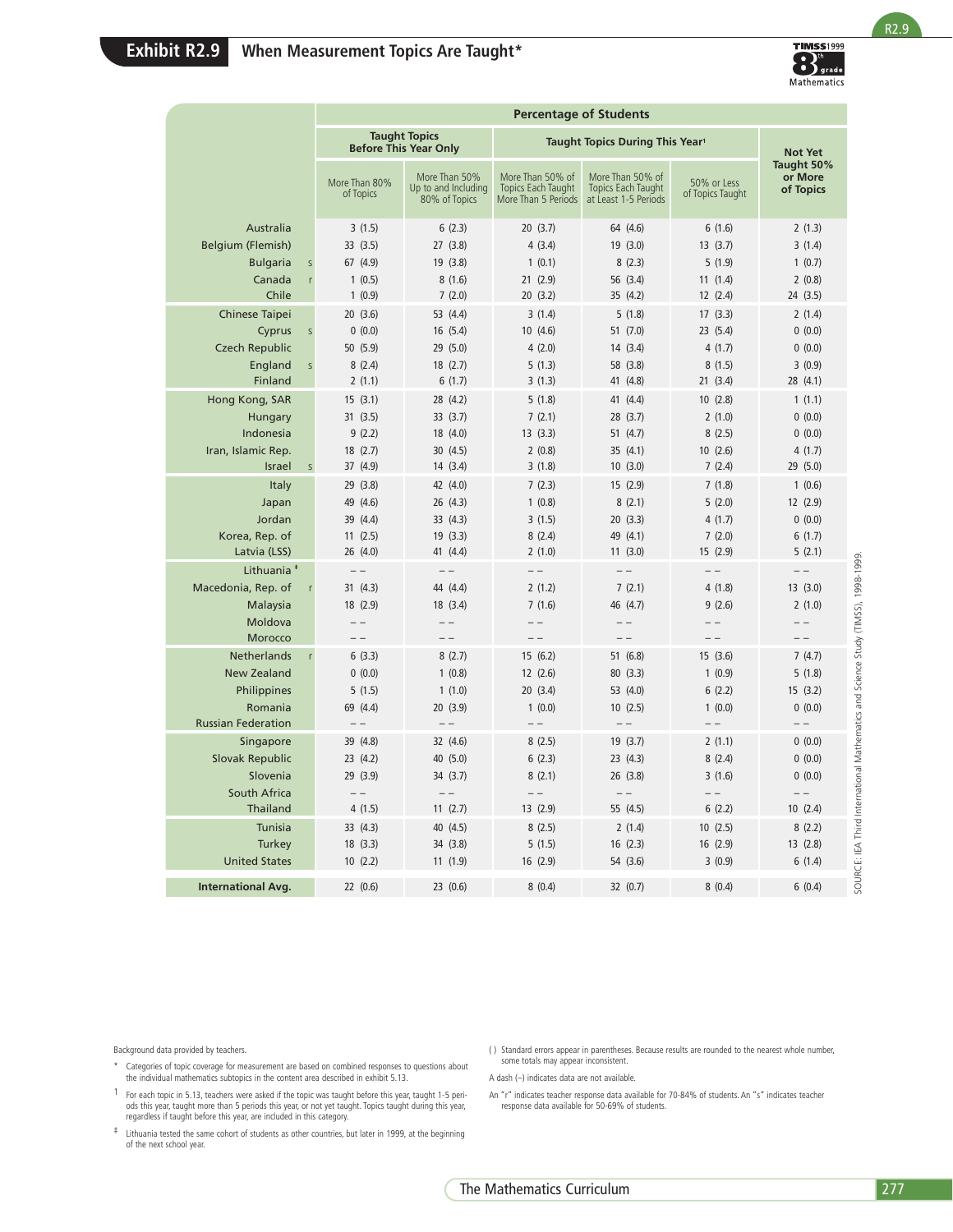#### **Exhibit R2.10 When Data Representation, Analysis, and Probability Topics Are Taught\***



|                                      |                            |                                                       | <b>Percentage of Students</b>                                |                                                                |                                 |                                    |
|--------------------------------------|----------------------------|-------------------------------------------------------|--------------------------------------------------------------|----------------------------------------------------------------|---------------------------------|------------------------------------|
|                                      |                            | <b>Taught Topics</b><br><b>Before This Year Only</b>  |                                                              | Taught Topics During This Year <sup>1</sup>                    |                                 | <b>Not Yet</b>                     |
|                                      | More Than 80%<br>of Topics | More Than 50%<br>Up to and Including<br>80% of Topics | More Than 50% of<br>Topics Each Taught<br>More Than5 Periods | More Than 50% of<br>Topics Each Taught<br>at Least 1-5 Periods | 50% or Less<br>of Topics Taught | Taught 50%<br>or More<br>of Topics |
| Australia                            | 2(1.2)                     | 3(1.8)                                                | 19 (2.8)                                                     | 46 (4.2)                                                       | 5(1.9)                          | 25(3.5)                            |
| Belgium (Flemish)                    | 8(1.6)                     | 23(3.0)                                               | 0(0.0)                                                       | 27(4.2)                                                        | 24(3.0)                         | 18 (4.2)                           |
| <b>Bulgaria</b>                      | 2(1.1)                     | 8(2.5)                                                | 4(1.6)                                                       | 10(2.7)                                                        | 12(2.9)                         | 64 (5.2)                           |
| Canada                               | 2(0.8)                     | 5(1.6)                                                | 27(3.2)                                                      | 45 (3.4)                                                       | 8(0.8)                          | 13(3.0)                            |
| Chile                                | 3(1.4)                     | 8(2.3)                                                | 14(2.5)                                                      | 20(3.3)                                                        | 2(1.1)                          | 53 (3.5)                           |
| Chinese Taipei                       | 2(1.2)                     | 3(1.4)                                                | 1(0.8)                                                       | 1(0.7)                                                         | 1(0.0)                          | 92(2.1)                            |
| Cyprus                               | 0(0.0)                     | 0(0.0)                                                | 0(0.0)                                                       | 0(0.0)                                                         | 0(0.0)                          | 100(0.0)                           |
| <b>Czech Republic</b>                | 2(1.7)                     | 24(5.1)                                               | 1(1.0)                                                       | 7(2.1)                                                         | 13(3.8)                         | 52 (5.3)                           |
| England<br>$\mathsf S$               | 7(1.7)                     | 15(3.2)                                               | 11(2.2)                                                      | 62(3.9)                                                        | 3(1.3)                          | 3(0.7)                             |
| Finland                              | 0(0.0)                     | 1(0.9)                                                | 2(1.3)                                                       | 35 (4.5)                                                       | 10(2.3)                         | 52 (4.1)                           |
| Hong Kong, SAR                       | 3(1.6)                     | 13(3.1)                                               | 1(0.9)                                                       | 7(2.3)                                                         | 6(2.2)                          | 70 (4.2)                           |
| Hungary                              | 6(1.9)                     | 20(3.4)                                               | 7(1.9)                                                       | 45 (4.0)                                                       | 15(2.7)                         | 8(2.3)                             |
| Indonesia                            | 2(1.0)                     | 0(0.0)                                                | 21(3.2)                                                      | 70(3.7)                                                        | 1(0.8)                          | 6(2.1)                             |
| Iran, Islamic Rep.                   | 2(1.1)                     | 6(1.9)                                                | 1(0.8)                                                       | 78 (4.4)                                                       | 4(1.5)                          | 9(3.9)                             |
| Israel                               | 13 (2.9)                   | 12 (2.9)                                              | 6(2.2)                                                       | 12(2.6)                                                        | 13(2.8)                         | 44 (4.2)                           |
| Italy                                | 2(1.1)                     | 17(2.8)                                               | 10(2.2)                                                      | 33 (3.9)                                                       | 4(1.5)                          | 34 (3.4)                           |
| Japan                                | 2(1.2)                     | 8(2.7)                                                | 1(0.7)                                                       | 12(2.9)                                                        | 10(2.6)                         | 68 (4.2)                           |
| Jordan                               | 6(2.1)                     | 53 (4.3)                                              | 4(1.8)                                                       | 25(3.9)                                                        | 4(1.7)                          | 7(2.6)                             |
| Korea, Rep. of                       | 3(1.3)                     | 23 (3.4)                                              | 21(3.2)                                                      | 38 (4.0)                                                       | 10(2.5)                         | 4(1.6)                             |
| Latvia (LSS)                         | 4(1.8)                     | 40 (4.3)                                              | 3(1.3)                                                       | 28 (3.9)                                                       | 22 (3.8)                        | 3(1.7)                             |
| Lithuania <sup>+</sup>               | $- -$                      | $-$                                                   | $-$                                                          | $ -$                                                           | $ -$                            |                                    |
| Macedonia, Rep. of                   | 16(3.5)                    | 16(3.4)                                               | 2(1.3)                                                       | 16(3.5)                                                        | 18(3.4)                         | 31(4.1)                            |
| Malaysia                             | 3(1.4)                     | 6(2.0)                                                | 12(2.5)                                                      | 13(2.7)                                                        | 0(0.0)                          | 66 (3.7)                           |
| Moldova                              | $- -$                      | $ -$                                                  | $- -$                                                        | $ -$                                                           | $ -$                            |                                    |
| Morocco                              |                            |                                                       |                                                              |                                                                | $ -$                            |                                    |
| Netherlands                          | 0(0.0)                     | 7(2.6)                                                | 17(5.8)                                                      | 48 (6.6)                                                       | 6(2.3)                          | 22 (5.7)                           |
| <b>New Zealand</b>                   | 1(0.8)                     | 1(0.9)                                                | 12(3.0)                                                      | 65 (4.1)                                                       | 1(0.8)                          | 19(3.1)                            |
| Philippines                          | 1(0.0)                     | 1(0.9)                                                | 9(2.3)                                                       | 28 (4.1)                                                       | 0(0.0)                          | 61(4.5)                            |
| Romania<br><b>Russian Federation</b> | 28 (4.1)<br>$- -$          | 46 (4.9)<br>$- -$                                     | 1(0.7)<br>$- -$                                              | 19(3.5)<br>$- -$                                               | 4(1.6)<br>$ -$                  | 2(1.3)<br>$ -$                     |
| Singapore                            | 2(1.4)                     | 2(1.3)                                                | 28 (3.7)                                                     | 54 (3.2)                                                       | 1(0.0)                          | 13(3.3)                            |
| Slovak Republic                      | 12(3.2)                    | 38 (5.0)                                              | 2(1.7)                                                       | 6(2.4)                                                         | 13(3.1)                         | 29 (4.3)                           |
| Slovenia                             | 21(3.2)                    | 27(4.2)                                               | 4(1.9)                                                       | 17(3.4)                                                        | 22(3.3)                         | 9(2.5)                             |
| South Africa                         | $ -$                       | $- -$                                                 | $ -$                                                         | $ -$                                                           | $ -$                            | $- -$                              |
| Thailand                             | 6(2.1)                     | 3(1.5)                                                | 18(3.3)                                                      | 30(4.2)                                                        | 1(1.0)                          | 42 (4.4)                           |
| Tunisia                              | 5(2.0)                     | 7(2.3)                                                | 4(1.8)                                                       | 1(0.0)                                                         | 2(1.1)                          | 82 (3.7)                           |
| Turkey                               | 1(0.9)                     | 21(3.5)                                               | 14(2.5)                                                      | 43 (4.5)                                                       | 8(2.2)                          | 14(3.5)                            |
| <b>United States</b>                 | 6(1.5)                     | 7(2.5)                                                | 26(2.4)                                                      | 53 $(3.2)$                                                     | 2(1.1)                          | 6(1.3)                             |
|                                      |                            |                                                       |                                                              |                                                                |                                 |                                    |
| <b>International Avg.</b>            | 5(0.3)                     | 14(0.5)                                               | 9(0.4)                                                       | 30(0.6)                                                        | 7(0.4)                          | 34 (0.6)                           |

Background data provided by teachers.

- \* Categories of topic coverage for data representation, analysis, and probability are based on combined responses to questions about the individual mathematics subtopics in the content area described in exhibit 5.14.
- 1 For each topic in 5.14, teachers were asked if the topic was taught before this year, taught 1-5 periods this year, taught more than 5 periods this year, or not yet taught. Topics taught during this year, regardless if taught before this year, are included in this category.
- ‡ Lithuania tested the same cohort of students as other countries, but later in 1999, at the beginning of the next school year.
- ( ) Standard errors appear in parentheses. Because results are rounded to the nearest whole number, some totals may appear inconsistent.

A dash (–) indicates data are not available.

An "r" indicates teacher response data available for 70-84% of students. An "s" indicates teacher response data available for 50-69% of students.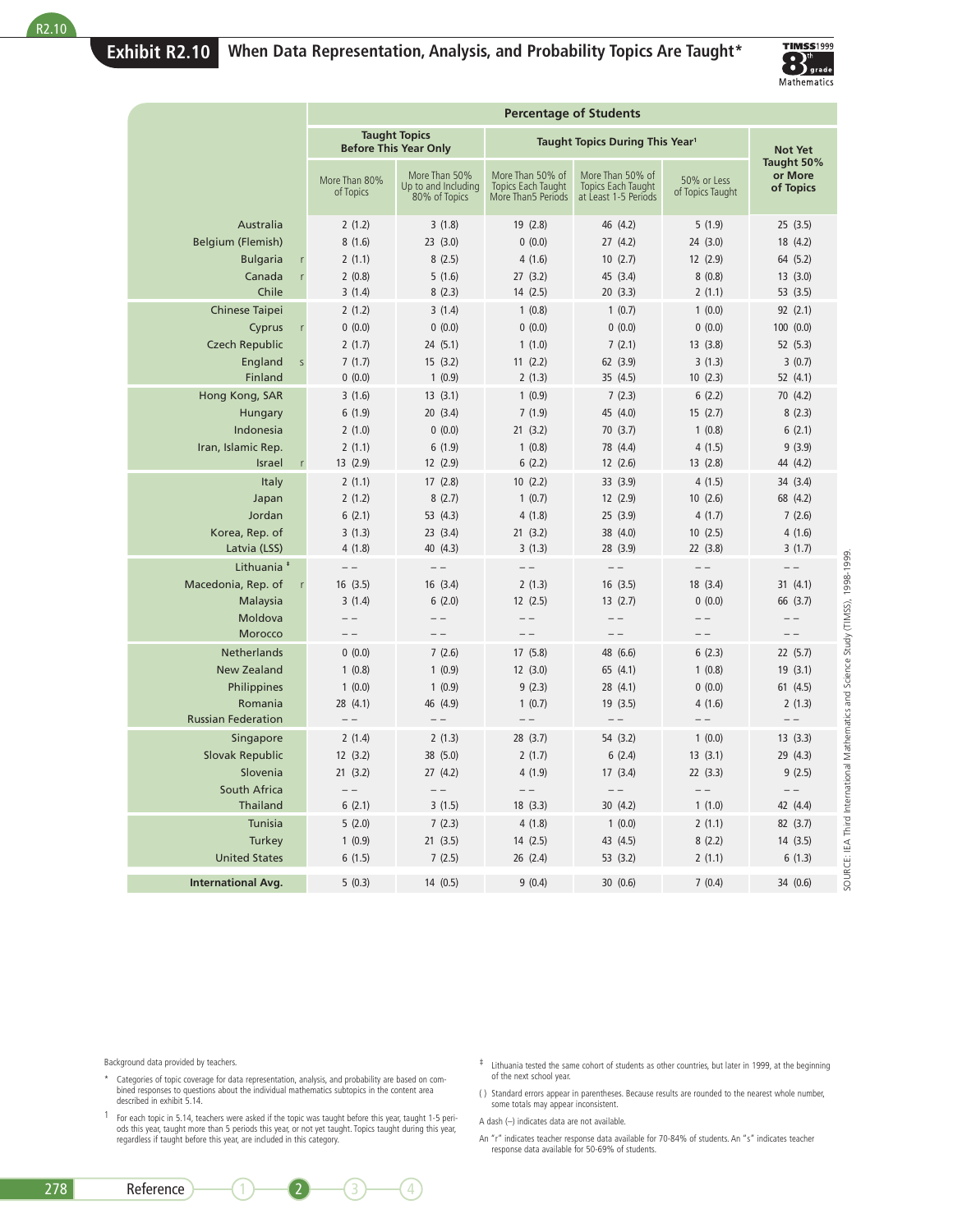

R2.11

| Australia<br><b>Belgium (Flemish)</b><br><b>Bulgaria</b><br>Canada |   |                                                               |                                                       |                                                                                    |                                                    |                                 |                                    |
|--------------------------------------------------------------------|---|---------------------------------------------------------------|-------------------------------------------------------|------------------------------------------------------------------------------------|----------------------------------------------------|---------------------------------|------------------------------------|
|                                                                    |   |                                                               | <b>Taught Topics</b><br><b>Before This Year Only</b>  |                                                                                    | Taught Topics During This Year <sup>1</sup>        |                                 | <b>Not Yet</b>                     |
|                                                                    |   | More Than 80%<br>of Topics                                    | More Than 50%<br>Up to and Including<br>80% of Topics | More Than 50% of<br>Topics Each Taught<br>More Than 5 Periods at Least 1-5 Periods | More Than 50% of<br>Topics Each Taught             | 50% or Less<br>of Topics Taught | Taught 50%<br>or More<br>of Topics |
|                                                                    |   | 2(0.9)                                                        | 3(1.4)                                                | 14(3.4)                                                                            | 47 (4.6)                                           | 14(3.1)                         | 19(3.9)                            |
|                                                                    |   | 0(0.0)                                                        | 5(1.4)                                                | 10(1.9)                                                                            | 47 (3.5)                                           | 15(2.1)                         | 22(2.4)                            |
|                                                                    |   | 1(0.7)                                                        | 19(3.8)                                               | 7(2.3)                                                                             | 24 (4.2)                                           | 38 (6.2)                        | 11(3.0)                            |
|                                                                    |   | 2(0.5)                                                        | 3(1.0)                                                | 14(2.9)                                                                            | 52(3.2)                                            | 12(2.2)                         | 18(2.6)                            |
| Chile                                                              |   | 3(1.3)                                                        | 4(1.4)                                                | 12(2.5)                                                                            | 20(3.0)                                            | 19 (2.8)                        | 42 (3.7)                           |
| Chinese Taipei<br>Cyprus                                           |   | 1(0.0)<br>0(0.0)                                              | 1(0.5)<br>0(0.0)                                      | 6(2.1)<br>0(0.0)                                                                   | 18(3.3)<br>0(0.0)                                  | 42 (4.1)<br>14(3.7)             | 33 $(4.1)$<br>86(3.7)              |
| <b>Czech Republic</b>                                              |   | 35 (4.6)                                                      | 23 (4.8)                                              | 4(2.3)                                                                             | 17(3.1)                                            | 17(3.8)                         | 4(1.9)                             |
| England                                                            |   | 13(2.4)                                                       | 18(3.1)                                               | 2(0.8)                                                                             | 29 (2.5)                                           | 23(3.4)                         | 15(2.7)                            |
| Finland                                                            |   | 0(0.0)                                                        | 0(0.0)                                                | 1(0.8)                                                                             | 39 (4.3)                                           | 4(1.7)                          | 56 (4.3)                           |
| Hong Kong, SAR                                                     |   | 13(2.7)                                                       | 21(3.5)                                               | 5(2.0)                                                                             | 16(2.7)                                            | 30(4.0)                         | 14(3.2)                            |
| Hungary                                                            |   | 9(2.4)                                                        | 21(3.0)                                               | 14(3.0)                                                                            | 25(3.4)                                            | 28 (3.5)                        | 3(1.3)                             |
| Indonesia                                                          |   | 6(2.1)                                                        | 2(1.3)                                                | 9(2.7)                                                                             | 42 (4.7)                                           | 18(3.2)                         | 22(3.5)                            |
| Iran, Islamic Rep.                                                 |   | 0(0.0)                                                        | 5(3.7)                                                | 5(1.6)                                                                             | 81(4.0)                                            | 5(1.8)                          | 4(1.6)                             |
| Israel                                                             | r | 0(0.5)                                                        | 2(1.0)                                                | 11(2.7)                                                                            | 20(3.3)                                            | 20(3.4)                         | 47 (4.0)                           |
| Italy                                                              |   | 2(1.0)                                                        | 10(2.8)                                               | 9(2.2)                                                                             | 29 (3.6)                                           | 41 (3.9)                        | 9(2.3)                             |
| Japan                                                              |   | 2(1.5)                                                        | 21(3.2)                                               | 8(2.4)                                                                             | 35(4.1)                                            | 32 (4.4)                        | 1(1.0)                             |
| Jordan<br>Korea, Rep. of                                           |   | 1(0.0)<br>5(1.8)                                              | 3(1.4)<br>6(1.8)                                      | 18(3.6)<br>12(2.4)                                                                 | 53 (4.1)<br>57(4.4)                                | 22(3.5)<br>19(3.4)              | 3(1.6)<br>1(0.0)                   |
| Latvia (LSS)                                                       |   | 1(0.8)                                                        | 6(2.1)                                                | 1(0.9)                                                                             | 8(2.3)                                             | 58 (4.7)                        | 26 (3.9)                           |
| Lithuania <sup>#</sup>                                             |   | $\hspace{0.1in} - \hspace{0.1in} - \hspace{0.1in}$            | $- -$                                                 | $\hspace{0.1cm} - \hspace{0.1cm} - \hspace{0.1cm}$                                 | $\hspace{0.1cm} - \hspace{0.1cm} - \hspace{0.1cm}$ | $ -$                            | $- -$                              |
| Macedonia, Rep. of                                                 |   | 20(3.3)                                                       | 37(4.1)                                               | 3(1.3)                                                                             | 12(2.9)                                            | 18(3.5)                         | 10(2.7)                            |
| Malaysia                                                           |   | 2(1.0)                                                        | 1(0.7)                                                | 17(3.1)                                                                            | 45 (4.0)                                           | 8(2.5)                          | 28 (3.3)                           |
| Moldova                                                            |   | $- -$                                                         |                                                       | $ -$                                                                               |                                                    |                                 | --                                 |
| Morocco                                                            |   | $-\ -$                                                        | $- -$                                                 | $- -$                                                                              | $- -$                                              | $- -$                           | $ -$                               |
| Netherlands                                                        |   | 3(1.3)                                                        | 17(4.5)                                               | 15(5.1)                                                                            | 24 (5.1)                                           | 25 (4.8)                        | 17 (4.9)                           |
| <b>New Zealand</b>                                                 |   | 0(0.0)                                                        | 0(0.0)                                                | 7(2.1)                                                                             | 67(3.5)                                            | 3(1.6)                          | 22(3.3)                            |
| Philippines                                                        |   | 2(1.2)                                                        | 2(1.1)                                                | 8(2.3)                                                                             | 30(3.7)                                            | 1(0.8)                          | 57(4.3)                            |
| Romania<br><b>Russian Federation</b>                               |   | 30(4.6)<br>$\hspace{0.1cm} - \hspace{0.1cm} - \hspace{0.1cm}$ | 30(4.4)<br>$- -$                                      | 0(0.0)<br>$ -$                                                                     | 19(3.2)<br>$- -$                                   | 21(3.2)<br>$ -$                 | 0(0.0)<br>$ -$                     |
| Singapore                                                          |   | 1(0.0)                                                        | 1(0.0)                                                | 24(4.1)                                                                            | 62 (4.4)                                           | 5(2.0)                          | 7(2.4)                             |
| Slovak Republic                                                    |   | 6(2.3)                                                        | 21(3.8)                                               | 1(0.8)                                                                             | 6(2.4)                                             | 19 (4.0)                        | 47 (4.4)                           |
| Slovenia                                                           |   | 11(2.7)                                                       | 23(3.6)                                               | 13(2.8)                                                                            | 30(3.9)                                            | 24(3.2)                         | 0(0.0)                             |
| South Africa                                                       |   | $- -$                                                         | - -                                                   | - -                                                                                | $ -$                                               | $- -$                           | $ -$                               |
| Thailand                                                           |   | 4(1.8)                                                        | 5(1.7)                                                | 12(2.9)                                                                            | 53 (4.5)                                           | 13(2.4)                         | 14(3.3)                            |
| Tunisia                                                            |   | 1(1.0)                                                        | 9(2.6)                                                | 4(1.7)                                                                             | 2(1.1)                                             | 12(2.7)                         | 72 (4.0)                           |
| <b>Turkey</b>                                                      |   | 4(1.3)                                                        | 11(2.5)                                               | 7(2.2)                                                                             | 45 (4.0)                                           | 27(3.3)                         | 5(1.7)                             |
| <b>United States</b>                                               |   | 3(1.0)                                                        | 7(1.4)                                                | 14(2.2)                                                                            | 42 (2.9)                                           | 10(2.0)                         | 25(2.9)                            |
| <b>International Avg.</b>                                          |   | 6(0.3)                                                        | 10(0.5)                                               | 9(0.4)                                                                             | 33 (0.6)                                           | 20(0.6)                         | 22(0.5)                            |

Background data provided by teachers.

- \* Categories of topic coverage for geometry are based on combined responses to questions about the individual mathematics subtopics in the content area described in exhibit 5.15.
- ‡ Lithuania tested the same cohort of students as other countries, but later in 1999, at the beginning of the next school year.
- ( ) Standard errors appear in parentheses. Because results are rounded to the nearest whole number, some totals may appear inconsistent.
- 1 For each topic in 5.15, teachers were asked if the topic was taught before this year, taught 1-5 periods this year, taught more than 5 periods this year, or not yet taught. Topics taught during this year, regardless if t
- An "r" indicates teacher response data available for 70-84% of students. An "s" indicates teacher response data available for 50-69% of students.